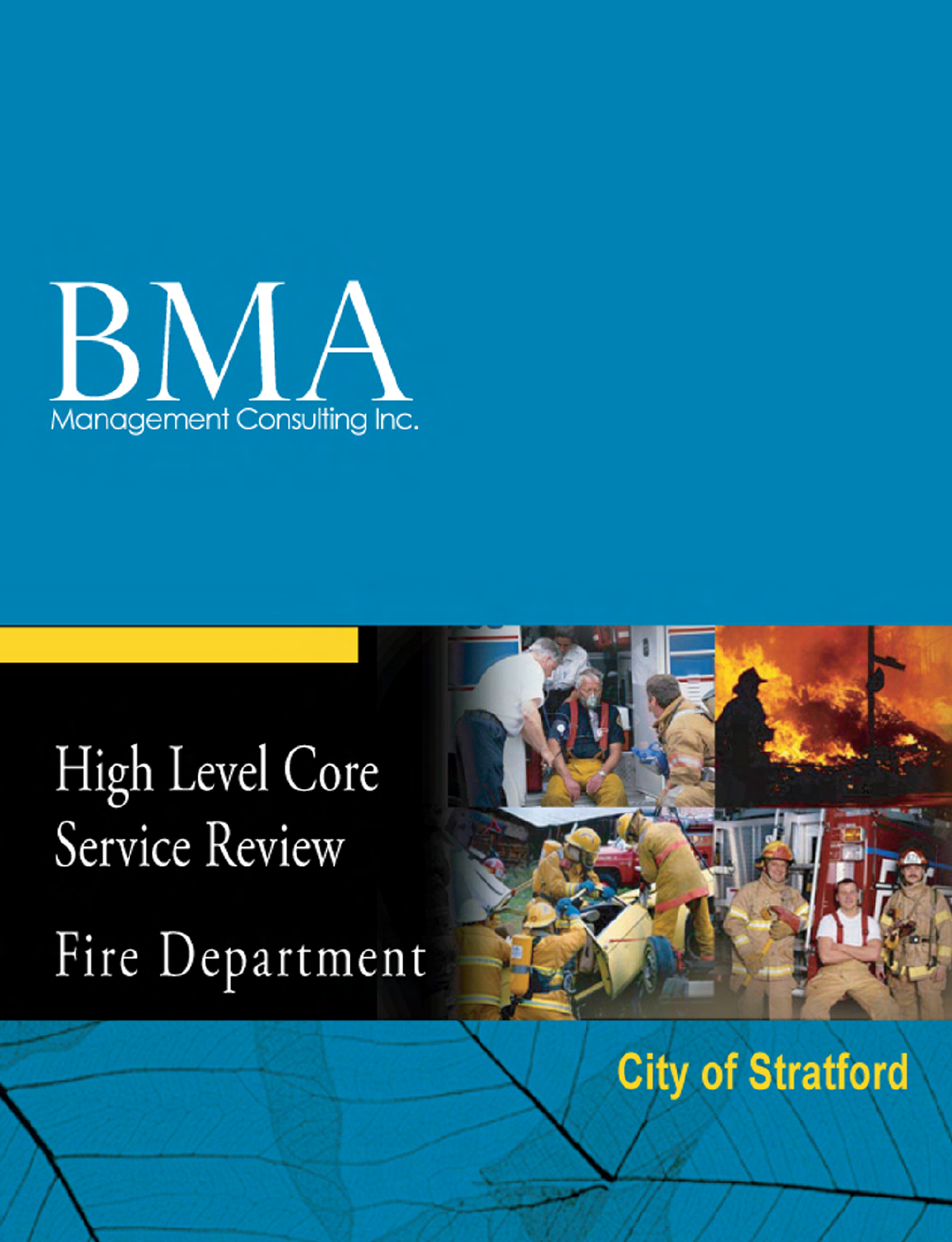

# **Table of Contents**

| <b>Executive Summary</b>                                                                                                                                                         |                            |
|----------------------------------------------------------------------------------------------------------------------------------------------------------------------------------|----------------------------|
| <b>SWOT Analysis</b>                                                                                                                                                             |                            |
| <b>Review Process</b><br>Legislation/Regulatory Requirements and Guidelines                                                                                                      | 1<br>2                     |
| <b>Service Overview</b>                                                                                                                                                          | 4                          |
| <b>Staffing and Service Delivery</b><br><b>Fire Marshal's Guidelines</b><br>Retention/Recognition Pay                                                                            | 6<br>$\overline{7}$<br>9   |
| <b>Budget Analysis</b>                                                                                                                                                           | 10                         |
| <b>Upcoming Capital Requirements</b>                                                                                                                                             | 11                         |
| Benchmarking                                                                                                                                                                     | 12                         |
| <b>User Fees</b><br>Traditional or generally accepted service fees<br>Competitive or Increased Risk Management<br>Inappropriate or not meeting principles<br>User Fee Comparison | 15<br>16<br>17<br>18<br>18 |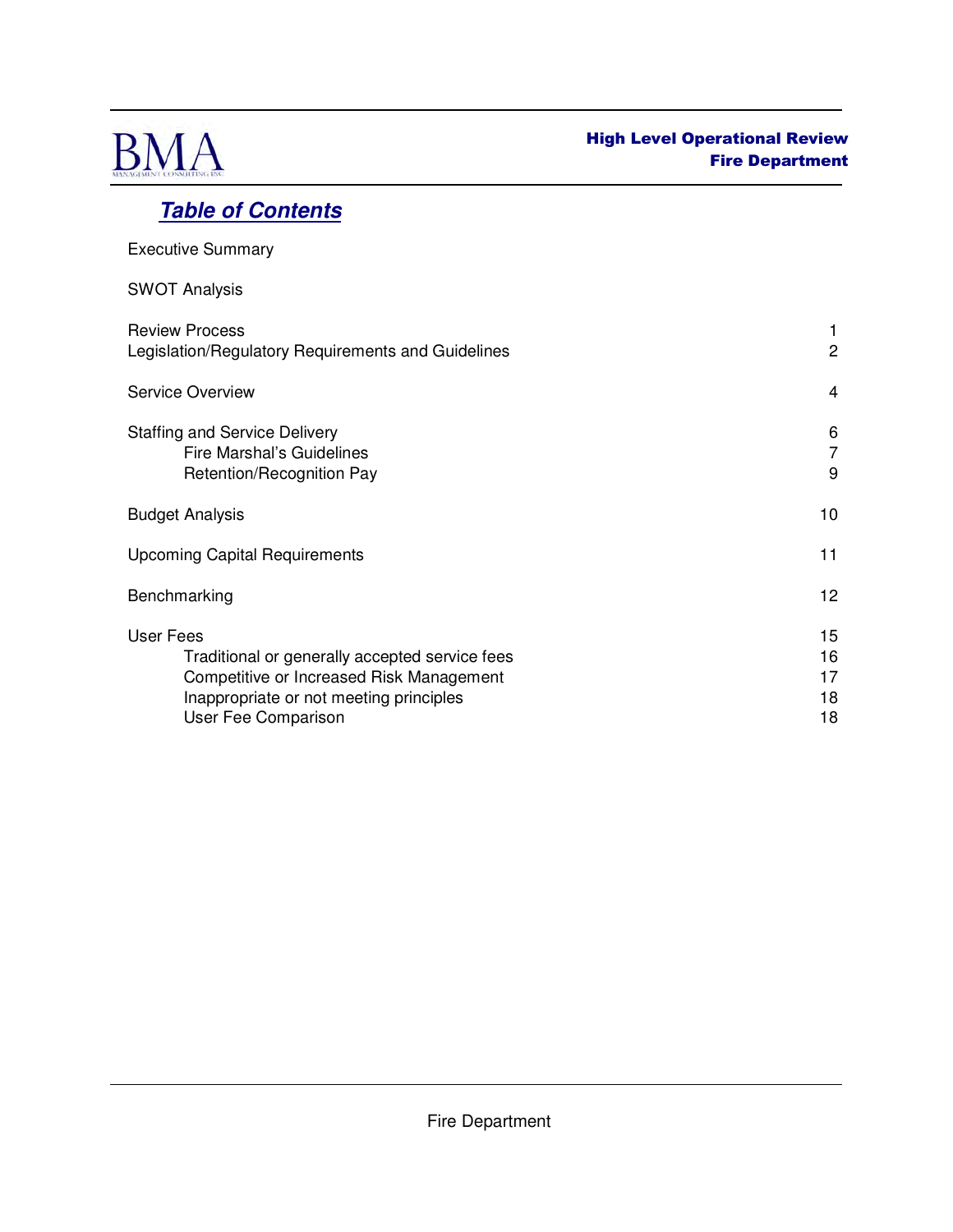

#### **Executive Summary**

A high level overview was undertaken on the City of Stratford's Fire Department. This included a review of the organization structure, service delivery, budget, capital and reserve analysis as well as benchmarking on the cost of service and staffing levels.

The Department is organized and delivering services in accordance with recognized practices and is proactively working with the community to support and promote public safety and education.

From a cost of service perspective, the cost borne by taxpayers in the City of Stratford are lower than the survey average on a per \$1,000 of assessment basis and close to the average on a per capita basis.

The Department is in a good financial position with respect to funding its vehicles and equipment on a lifecycle costing basis and continues to set aside reserves on an annual basis for these assets. However, there is currently insufficient funds available in the Fire Building Replacement Reserves to meet the ongoing replacement/refurbishment of these stations.

Further budgetary pressures will be experienced related to increasing the staff complement to move toward achieving the Fire Marshal's guideline with respect to response times and staff available to respond to fires. Based on comparative analysis of the current staffing levels by platoon, the City is lower than several comparators. But with the current plan to add one new firefighter each year, the City will increase its ability to achieve compliance with the guidelines.

The Department is generally following the guidelines set forward by the Ontario Fire Marshal with respect to user fees, however, the fees appear to be low and should be rationalized to ensure that revenues are maximized within the context of improving public fire/life safety.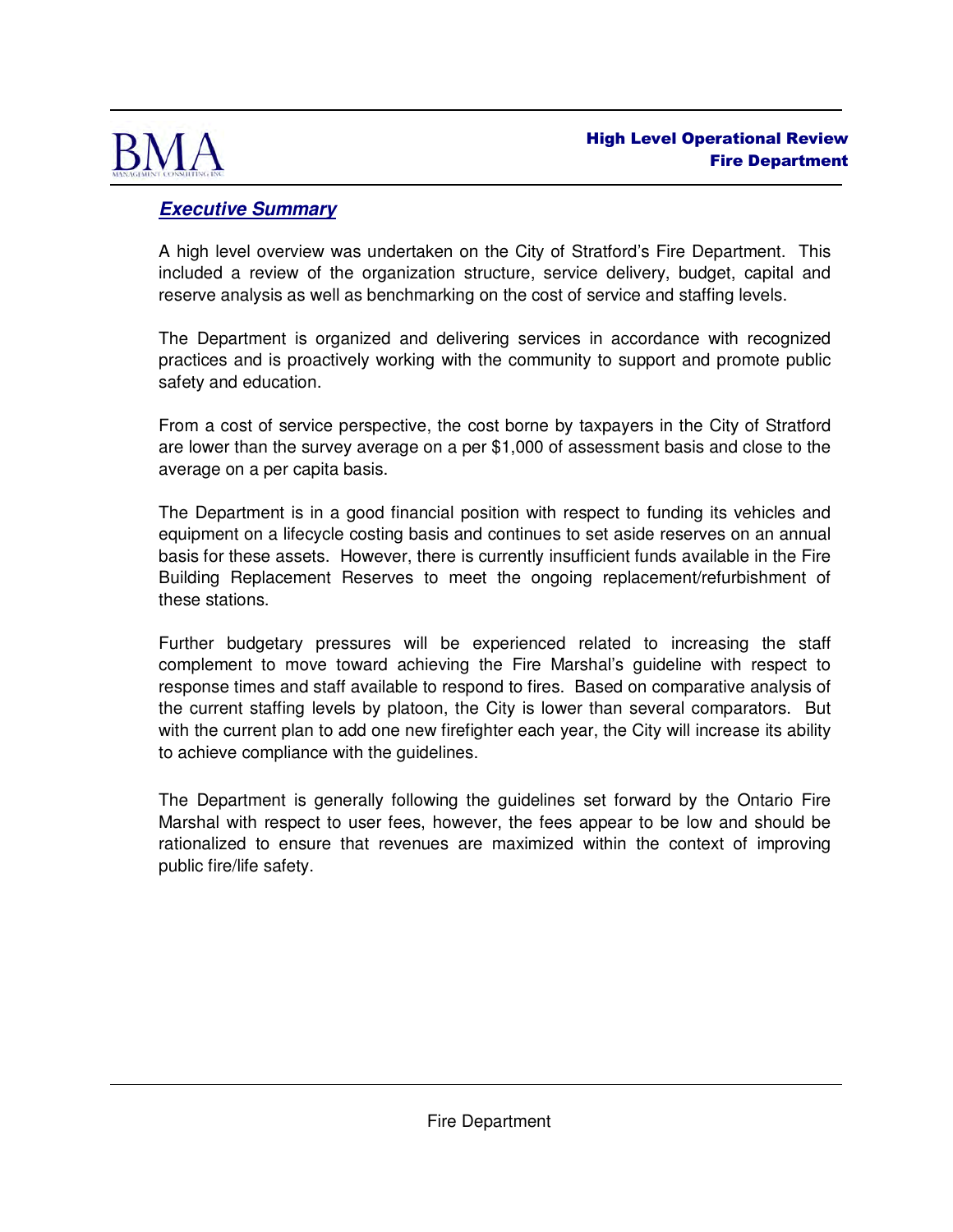



# **SWOT Analysis**

#### **Key Strengths**

- City's Fire Department organization structure is aligned with best practices defined by the Ontario Fire Marshal
- Proactive and planned public education and training is undertaken in all sectors of the community
- Lifecycle costing is being practiced and the Department has maintained its fleet of emergency vehicles and equipment
- Reserve funds are being allocated on an annual basis to ensure that the appropriate funds are available for the replacement of vehicles and equipment on a timely basis
- Economies of scale employed through the provision of dispatch services for the five surrounding Perth County municipalities, which consist of eight additional fire stations
- Low cost of service on a per assessment basis

#### **Key Weaknesses**

- Insufficient staffing resources to meet the Fire Marshal's guidelines and lower than a number of comparator municipalities
- User fees appear to be lower than most other municipalities and there are less user fees currently charged in the City which increases the net cost of service
- Relatively higher costs on a per capita basis than comparable municipalities surveyed
- Inadequate reserve funds being allocated to building replacement/refurbishment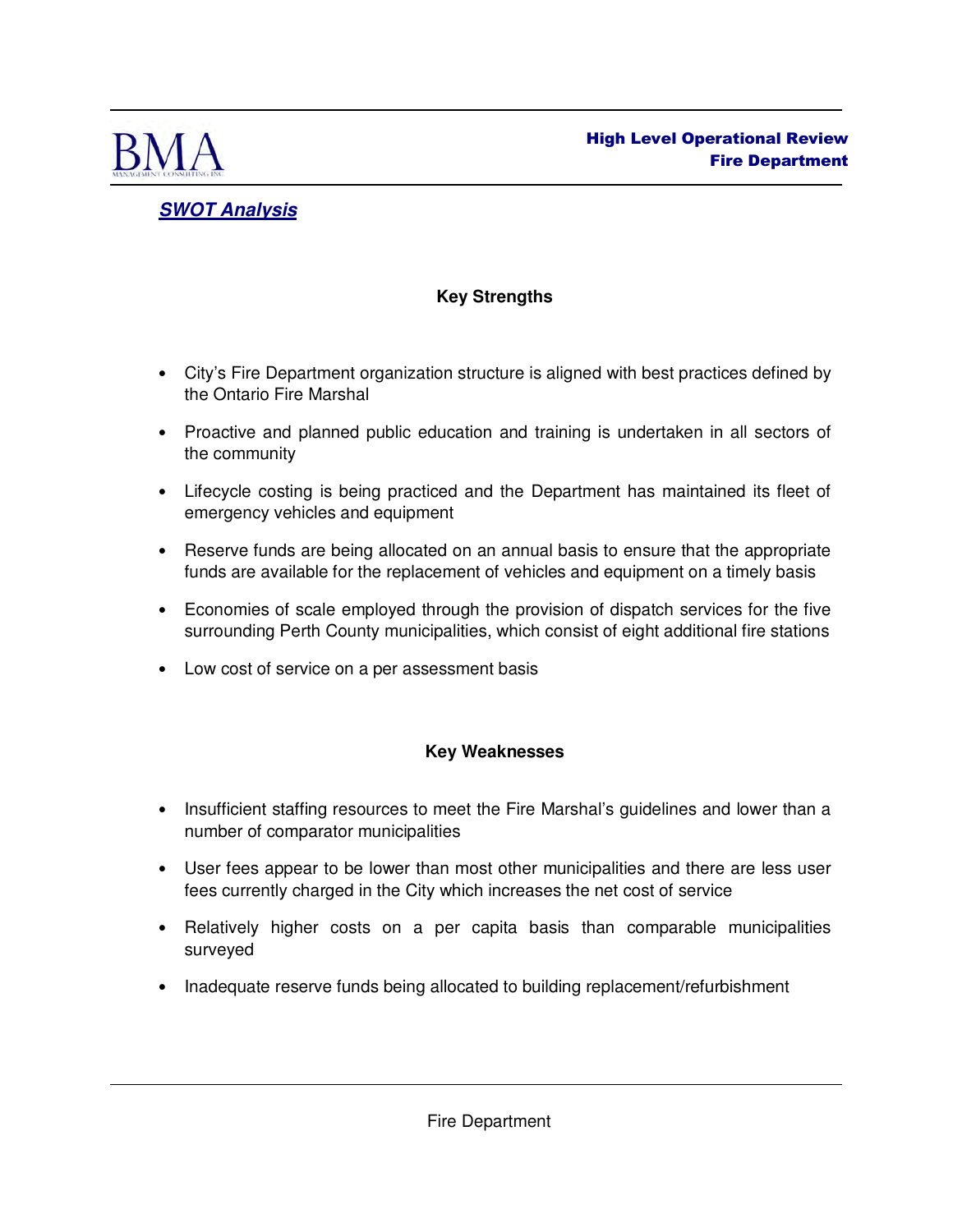

#### **Key Opportunities**

- Centralized dispatch operation with Police
- Additional user fees and updated fees

#### **Key Threats**

- Old and aging fire station requires capital spending and expansion and without adequate reserve funds to support facilities, the Department will be required to compete on an annual basis against other corporate priorities
- Currently not meeting the Fire Marshal's guidelines for service response requiring 10 firefighters within 10 minutes 90% of the time which may pose additional risk and liabilities
- Pending negotiations with respect to Retention/Recognition Pay will further put pressure on the City's operating budget and the need for additional reserves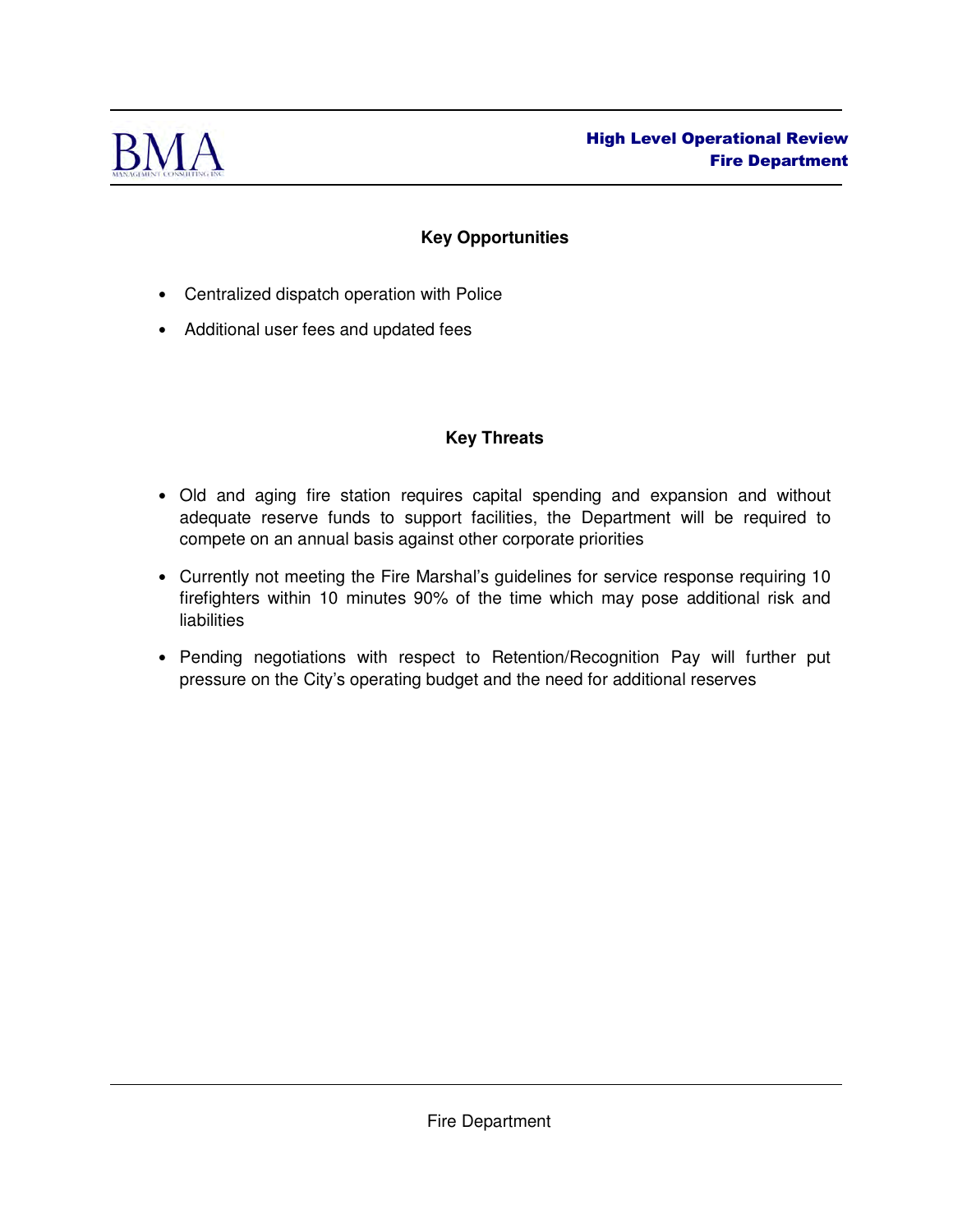

#### **Review Process**

Discussions were held with the Chief and other members of management in the Fire Department to undertake a high level review:

- Policies, procedures and practices
- Compliance with legislation/regulations
- Staffing needs, roles and responsibilities
- Number of stations, workforce
- Organizational structure
- Major projects and priorities
- Current and Capital Budgets

The review of the Fire Department focused on answering the following questions:

- What are the current programs and services?
- Does the program/service support the municipality's priorities?
- Are the objectives currently being met?
- What are the future challenges?
- What are the annual resources/costs?
- How is performance currently measured/tracked?
- Are the service levels and standards defined? What are they?
- How is technology used to meet the demand for services?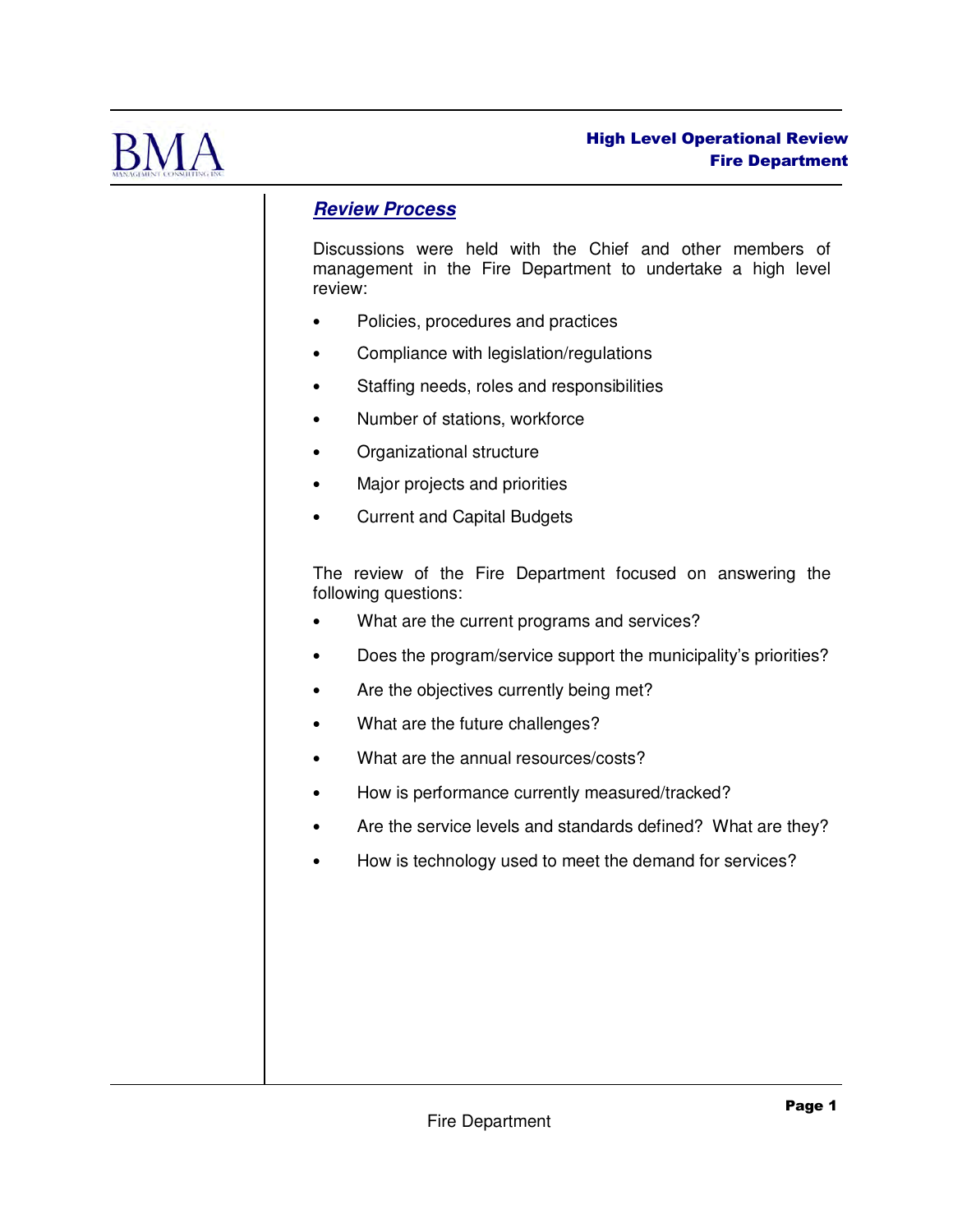

## **Legislation/Regulatory Requirements and Guidelines**

Fire Prevention and Protection Act

Fire Prevention and Protection Act (FPPA) 1997, is the governing legislation for fire prevention and public safety in Ontario. Within the framework set out by FPPA, municipalities are responsible for funding and delivering fire protection services and the province is responsible for providing municipalities with advice, guidance and support. Under the Act, municipalities are required, as a minimum, to complete an assessment of the community's fire risks and to establish a program that includes public education with respect to fire safety and certain components of fire prevention. This establishes municipal responsibility for fire protection and makes fire prevention and public education services mandatory.

FPPA does not prescribe the level of emergency response (suppression) that a fire department should provide. The Act states that municipalities are responsible for arranging other fire protection services as determined necessary by the municipality's needs and circumstances.

#### Role of the Ontario Fire Marshal (OFM)

The Ontario Fire Marshal (OFM) is required to monitor and review the fire protection services provided by municipalities to ensure that they meet their responsibilities under the Act. If the OFM determines that a municipality is failing to comply with its responsibilities or that a serious threat to public safety exists, they have the authority to present the municipal Council with recommendations to rectify the situation.

A key component of the OFM's monitoring and review process is the Municipal Fire Protection Information Survey (MFPIS), which is designed to gather information on municipal fire protection services as they relate to the FPPA minimum service requirements. The minimum requirements include Section 2.(1) (a) of the FPPA which states that every municipality shall "establish a program in the municipality which must include public education with respect to fire safety and certain components of fire prevention."

**Fire prevention and public safety is legislated through the FPPA** 

**The OFM monitors the fire protection services provided by municipalities** 

**One way to monitor municipal operations is through the completion of a detailed municipal survey**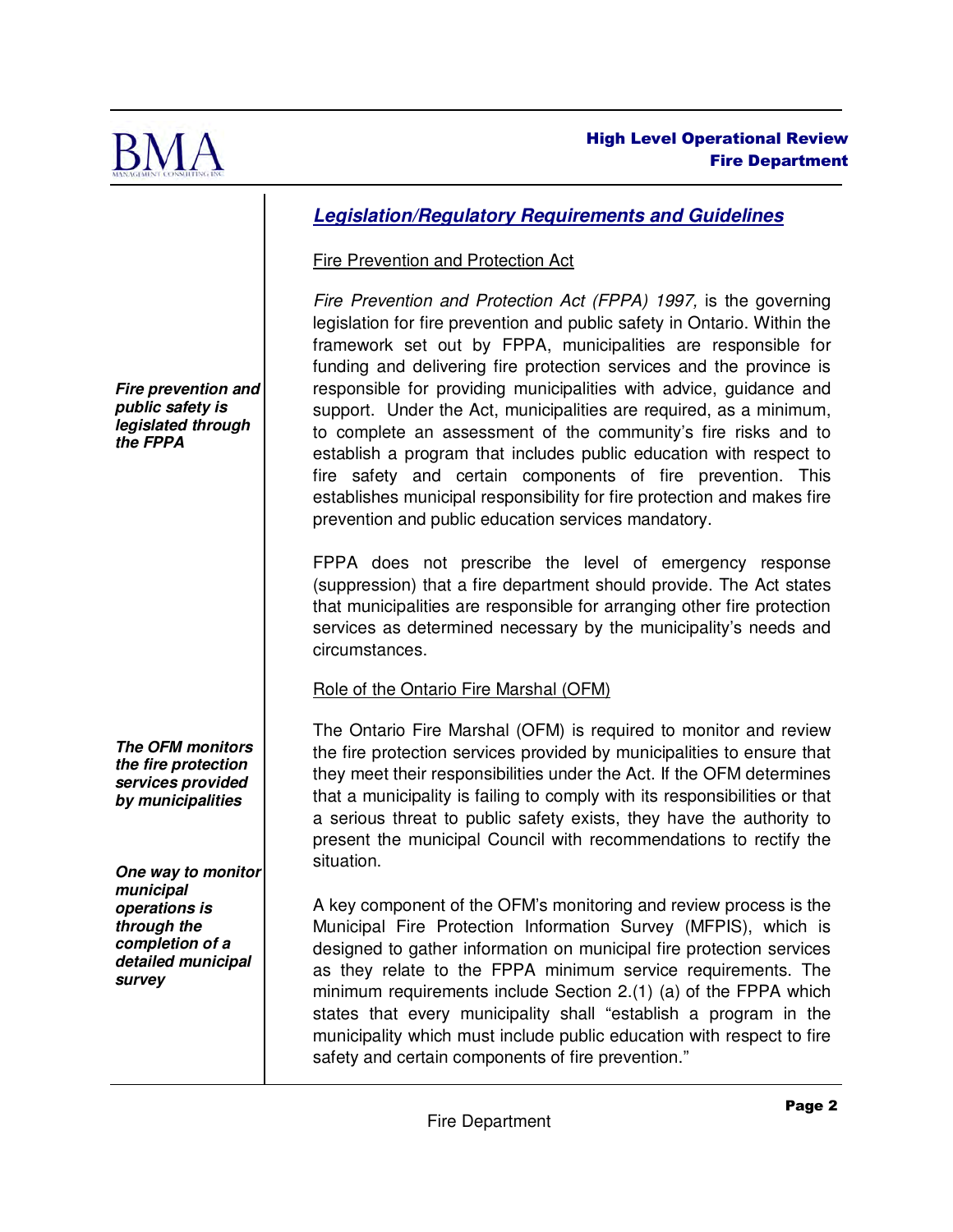

The purpose of the survey is to assist municipalities in complying with the requirements for fire protection services, and to enable the OFM to fulfill its responsibility to monitor the levels of fire protection services in Ontario, as prescribed by the FPPA.

The survey comprises the following 13 components:

- 1. Administration
- 2. Policies / Guidelines
- 3. By-law Information
- 4. Fire Protection Agreements
- 5. Fire Loss Statistics
- 6. Fire Cause Determination Practices
- 7. Fire Prevention Practices
- 8. Simplified Risk Assessment
- 9. Fire Inspection Practices
- 10. Fire Safety Planning
- 11. Smoke Alarm Initiatives
- 12. Public Education Practices
- 13. Public Education Resource Effectiveness Questionnaire

The City of Stratford completed the survey and has achieved compliance with Section 2.1(a) of the Fire Protection and Prevention Act 1997 and has been presented with a Certificate of Compliance.

**The City of Stratford participated in the municipal survey and received a Certificate of Compliance**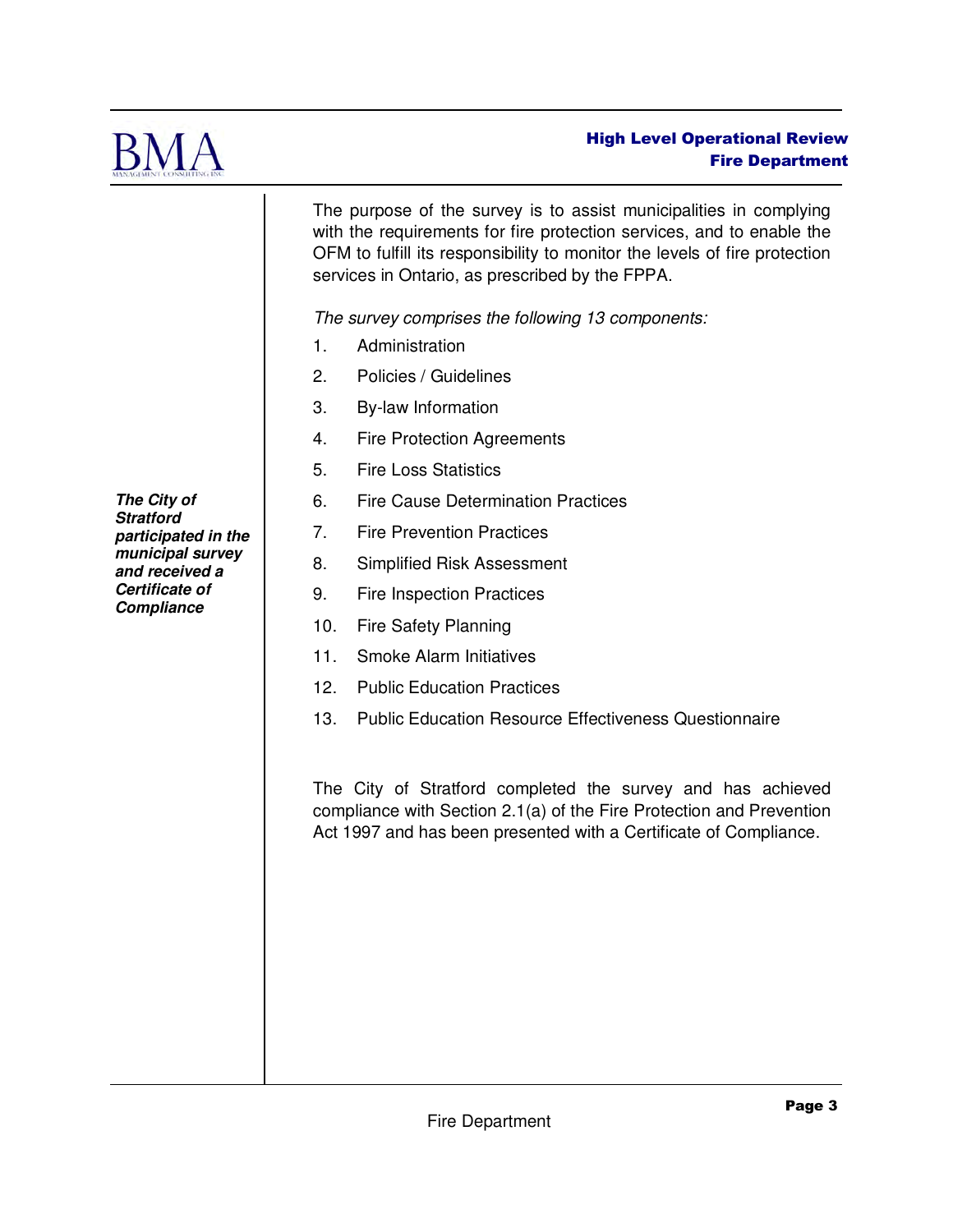

# **Service Overview**

The City's service is provided through a full-time workforce.

It is generally accepted that an effective fire protection service delivery system requires the following three lines of fire defence which is promoted by the OFM:

- Public safety education and prevention
- Fire safety standards and enforcement
- Emergency response and suppression

The City has structured it's Department to align with the best practices defined by the OFM. The principle objectives of the first two lines of fire defence are fire avoidance and increased fire prevention effectiveness. Fire departments endeavour to achieve these objectives through fire prevention training and education, directed predominately to groups prone to relatively higher incidents of fire (children and seniors), early warning detection and notification systems, built-in suppression systems, establishment of municipal fire by-laws, occupancy inspections and code enforcement.

The City has a Director of Training and Education position, with a focus on promoting public safety and education. To this end, the City takes a proactive approach to public safety education. This includes annual inspections of all non-residential buildings.

Fire and safety education programs are presented to the community through the Home Fire Safety Program. Each house receives an information package containing fire safety practices. The firefighters review these safety procedures with the homeowner and offer a walk-through of their house to check on any fire hazards.

Further, in 1997, the City commenced a 10 year plan to provide free in-home inspections for all residential properties. On average, the Fire Department inspects approximately 800 homes per year. Further, the City provides one free smoke alarm for every home. By providing a focus on training, there is a decrease in liabilities and an increase in response times.

**City's Fire Department organization structure is aligned with best practices defined by the OFM**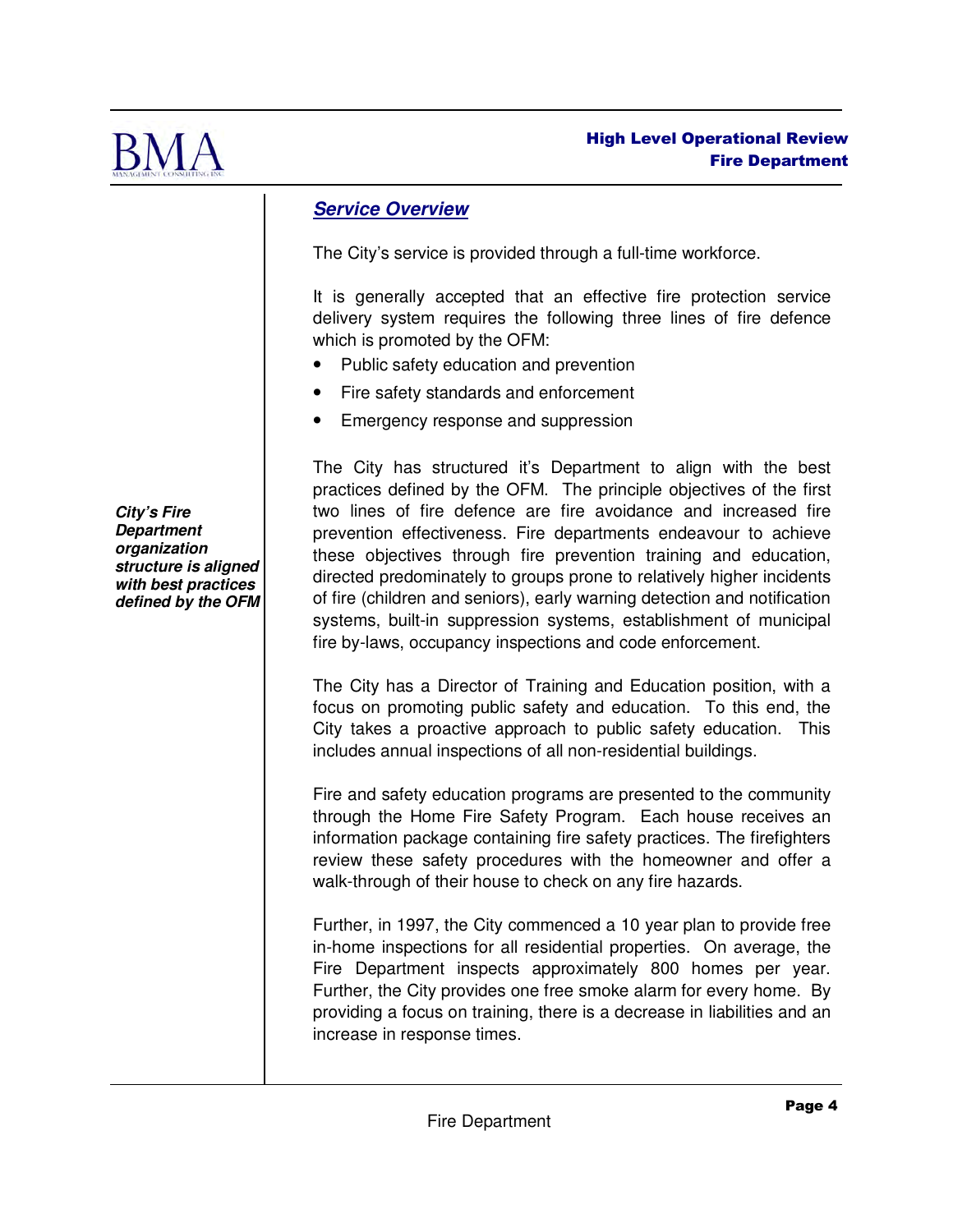

Regardless of the efforts which one may invest in fire avoidance and prevention, fires do happen; accordingly it is essential that the City establish an emergency fire suppression capability, that is tailored to the community's local fire risks. This is the objective of the third line of defence. Factors which will influence the rapid response capability and fireground effectiveness of a fire department include dispatch protocols, firefighter availability, firefighter training, and proper maintenance and availability of suppression apparatus.

In response to life threatening emergencies and dangerous conditions, the Stratford Fire Department provides a full range of fire suppression, life support, hazardous materials response, and technical rescue services.

The communication division dispatches for the City and the five surrounding Perth County municipalities, consists of eight additional fire stations. There are seven municipal fire departments, that make up the Perth County Mutual aid system and requests for assistance are funneled through the Stratford dispatch centre.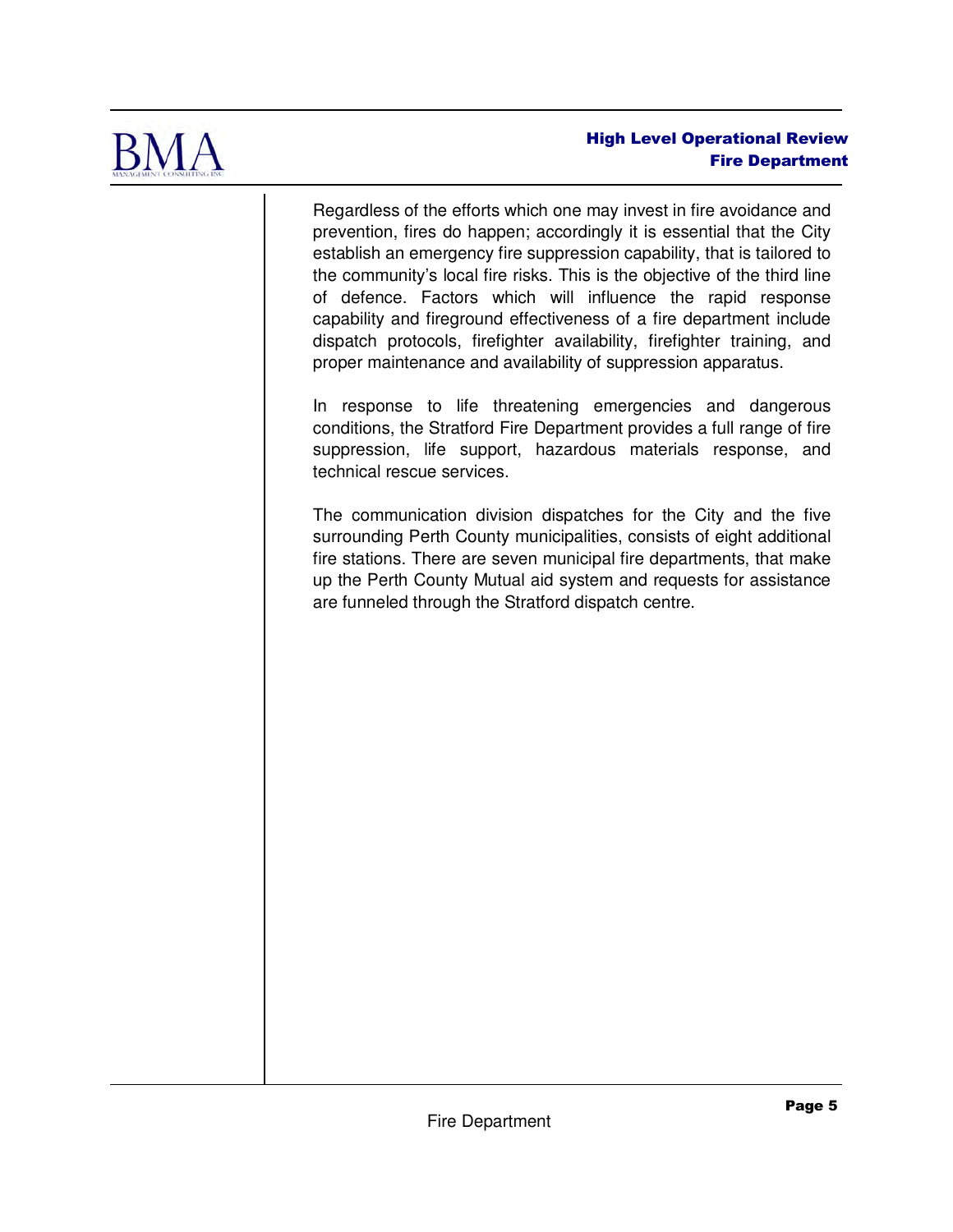

# **Staffing and Service Delivery**

The following provides the organization structure. The Department, consisting of 51 personnel, is divided into five divisions – administration, suppression, fire prevention, training and communications. This includes 4 platoons.



**Staffing levels for frontline firefighters per platoon in Stratford is lower than comparable municipalities** 

Service is provided through two fire stations located in the north and south ends of the City. The City's organization structure and service delivery approach is very similar to that undertaken in the majority of other municipalities surveyed. As an example, the City of Woodstock also operates using 4 platoons in 2 fire stations and is overseen by a Chief and Deputy. However, in Woodstock, each platoon has 9 firefighters along with a Captain and Lieutenant. St. Thomas also operates with 4 platoons and similar to Woodstock, each platoon has 9 firefighters along with a platoon chief and 2 captains.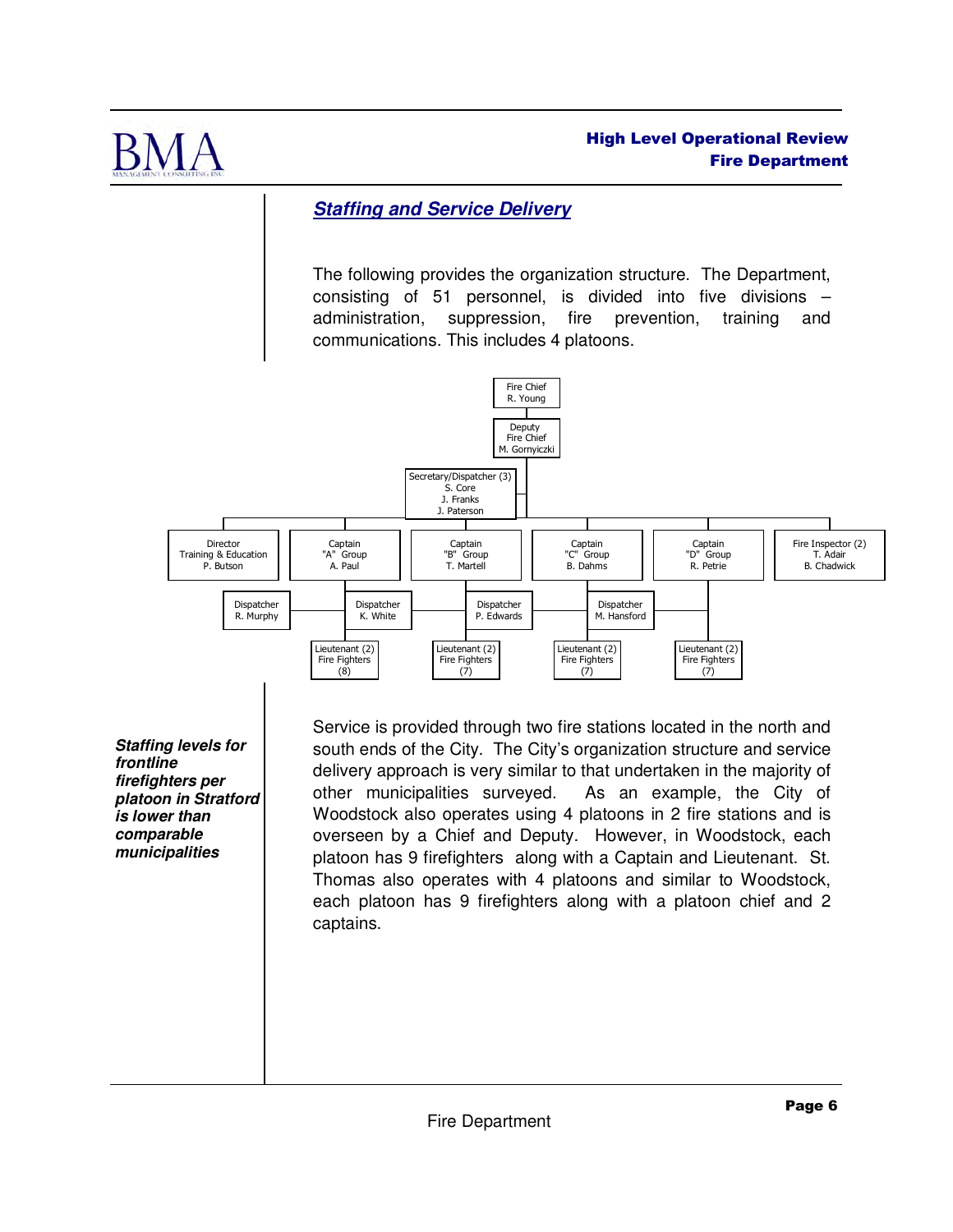

#### **Fire Marshal's Guidelines**

The establishment of standards and guidelines that affect the staffing response to structural fire calls has been a topic of much debate in the fire protection industry for some time. Since there is no legislative performance measures or standards, municipalities are tasked with setting the service level that meets the needs and financial capabilities of their municipality.

Recently, standards and guidelines, influenced by best practices, firefighter safety and the insurance industry, have begun to come together in a much narrower range of accepted best practice. This was led by the adoption of a service standard by the authoritative National Fire Protection Association (NFPA). The Office of the Fire Marshal has also published a guideline specifically for Ontario.

As identified in the Fire Protection and Prevention Act, 1997, the Office of the Fire Marshal, Ontario has the power to issue guidelines to municipalities with respect to fire protection services and related matters. The guidelines are to be used by local municipalities to determine the level of fire protection services, as it determines may be necessary, in accordance with its needs and circumstances.

For emergency response, Public Fire Safety Guideline (PFSG) 04- 08-12, "Staffing Single Family Dwellings" recommends the following:

- Minimum of 4 firefighters initially responding. A response of four firefighters is widely accepted as the minimum initial response in order to commence limited rescue or fire fighting. Until a minimum of four firefighters have assembled on the fire ground, there is not sufficient staff on hand to safely undertake either of these roles. If fewer than four staff arrive on scene, they must wait until a second vehicle arrives to have sufficient staff to safely undertake a rescue or fire fighting operation.;
- Minimum of 10 firefighters within 10 minutes for fire attack team choosing either aggressive interior fire suppression or rescue operations for 90% of reported fire emergencies;
- Assembly of the 10 firefighters is calculated from the time the fire department receives the emergency alarm until that fire attack team has arrived at the emergency scene.

**The Fire Marshal has guidelines upon which the Department should aspire with respect to response times and the number of responders required to be effective**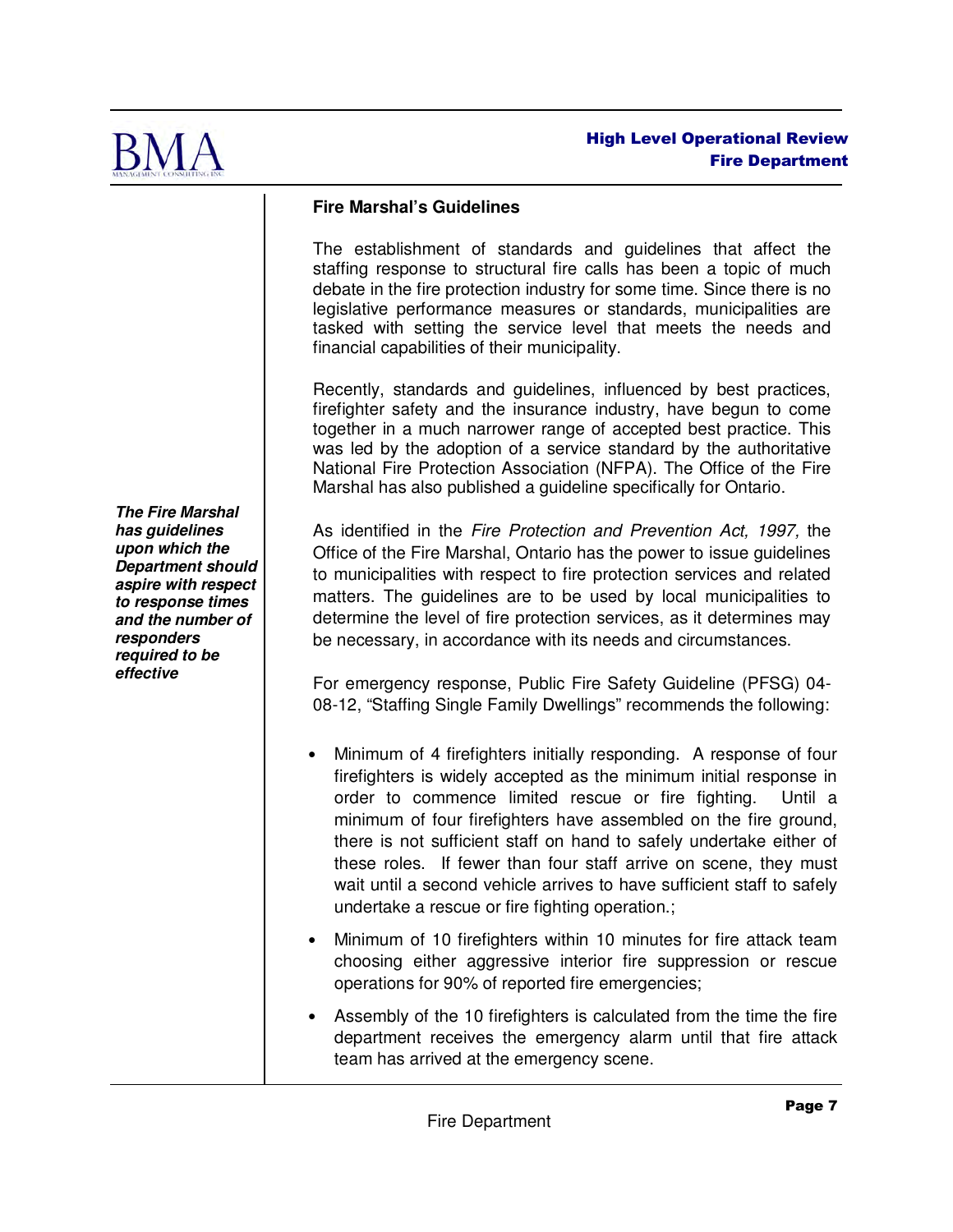

Ten firefighters are required for either aggressive interior fire suppression or for rescue operations, but not both. If both are necessary more than ten firefighters are required. For fire suppression, two firefighters (additional to the initial responding four) would undertake interior back up protection while two firefighters would form a Rapid Intervention Team (RIT), able to quickly provide support and assistance to firefighters finding themselves in danger. Finally, a ventilation team of two firefighters would be required for a total of ten firefighters.

This guideline is intended to serve as a level to which small fire departments can aspire. Such a response level is considered insufficient for large urban centres, particularly given the high density and industrial components that present more complex fire problems.

According to the City's 2006 Community Profile document, the average response time is three and one-half minutes to 90% of sites within the City limits. Insurance companies rate Stratford as a "Class 1" community. This category is the lowest in Ontario, resulting in reduced insurance premiums.

One of the challenges currently facing the department is the ability to staff, on an ongoing basis, to meet the Fire Marshal's guidelines. There are occasions where the department is unable to respond with the minimum staffing that is consistent with best practices and performance measures for the Fire Service.

Due to the size of the platoons, which is targeted to be 7 at each station, with vacations, training and sickness, the Chief indicated that these guidelines are generally not achievable with the current staffing levels whereby there are frequently only 4 firefighters on during a shift for each platoon.

To this end, a plan was put in place to add one firefighter each year until the target staffing levels are achieved. In 2007, one firefighter position was added, however, in 2008, due to budgetary restrictions, another firefighter position was not approved.

**The City, similar to other small municipalities is facing challenges with respect to its ability to meet the Fire Marshal's guidelines due to budgetary and staffing limitations**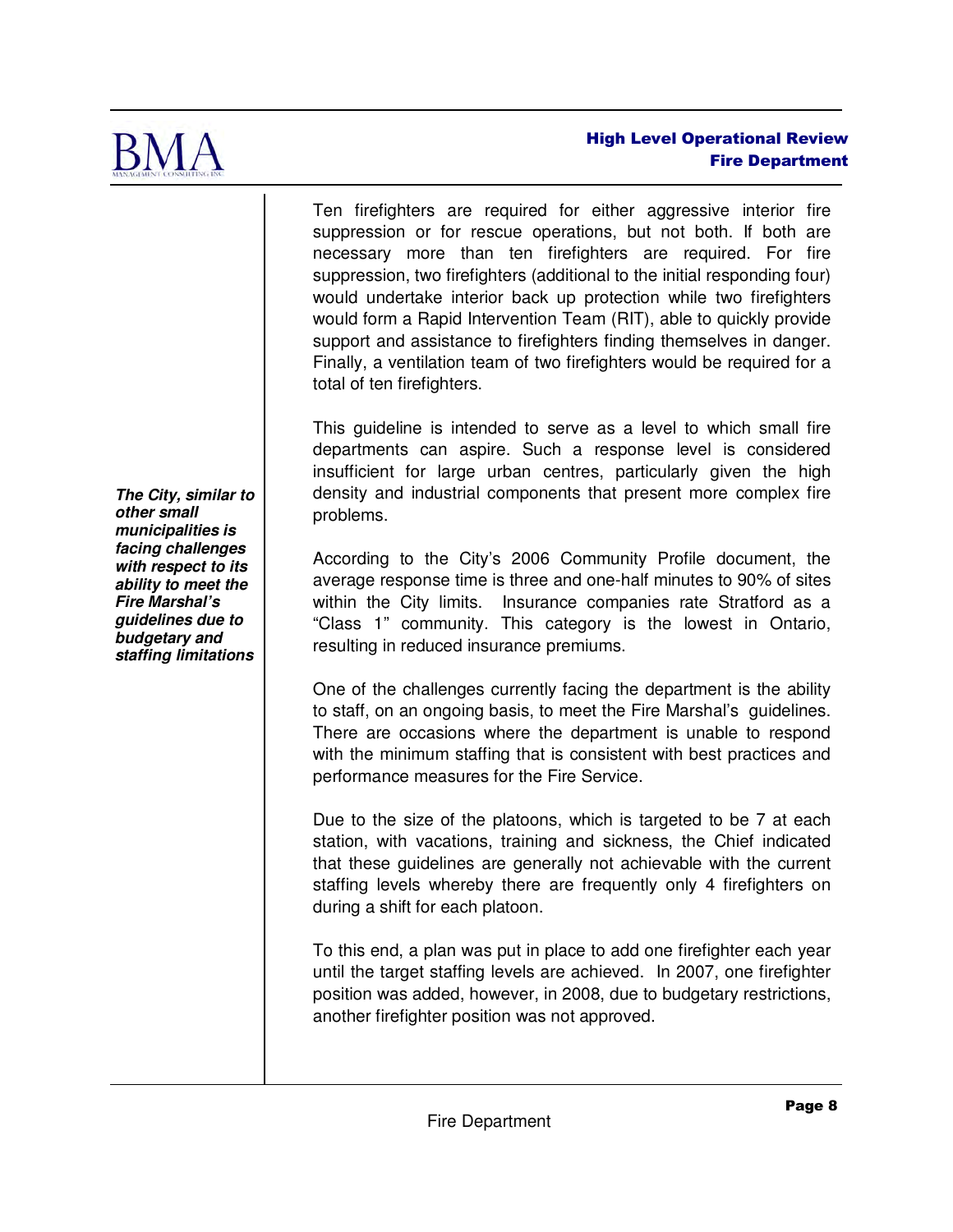

#### **Retention/Recognition Pay**

In addition to the challenges with respect to ensuring that there are sufficient staffing resources to meet the fire Marshal's quidelines, the Fire Department is also facing budgetary challenges with respect to the proposed Retention/Recognition Pay.

In 2002 the Toronto Police Services negotiated a salary grid based on years of service establishing service/recognition pay based on 3,6,9% increases after 8, 17, 23 years of service. The Toronto Police Services established this retention bonus due to the high level of staff leaving the employment of the City of Toronto to join neighbouring police forces.

The trend in Ontario, as far as wages are concerned, is for parity between police and fire services in their jurisdiction. In August of 2003, the Teplitsky Board of Arbitration awarded the Toronto Professional Firefighter Association wage parity to the Toronto Police Constable. Since 2003 the Retention Pay has been assigned by arbitration or negotiated in Barrie, Brampton, Burlington, Guelph, Hamilton, Kingston, London, Markham, Mississauga, Richmond Hill, Sarnia, Sudbury, Waterloo and Windsor. Also, in the summer of this year the City of Owen Sound negotiated a similar retention bonus to be implemented fully in December of 2008.

The City of Stratford is currently in salary negotiations. Currently, the cost of a retention program has not been included in the City's budget, but, if approved, will have an impact on the cost of operations as funds will be needed in a reserve to offset the associated retention pay costs.

The cost of moving to a retention/recognition pay is estimated to be over \$150,000 annually.

**Retention/ Recognition Pay is a budgetary challenge that may increase the cost of service in the City of Stratford**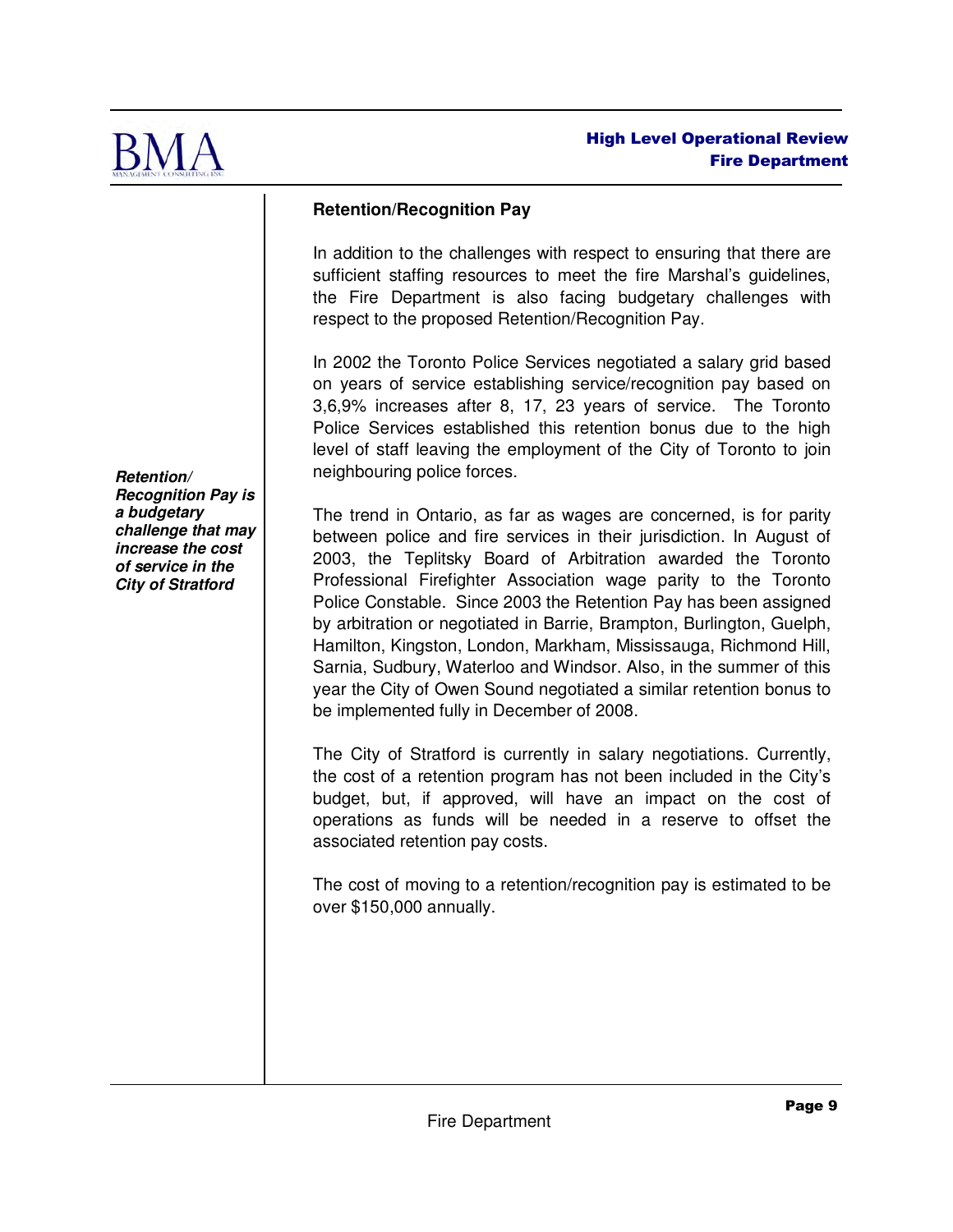

## **Budget Analysis**

| <b>Fire Department Summary</b>       |               | <b>FINAL</b>  |    | <b>FINAL</b> |   | <b>PROJECTED</b> |               |      |      | % Change % Change % Change    |
|--------------------------------------|---------------|---------------|----|--------------|---|------------------|---------------|------|------|-------------------------------|
| <b>Net Expenditures</b>              | % of 2008     | 2007          |    | 2008         |   | 2009             | 2010          |      |      | 2007-2008 2008-2009 2009-2010 |
|                                      | <b>Budget</b> | <b>Budget</b> |    | Budget       |   | Budget           | <b>Budget</b> |      |      |                               |
| FIRE PROTECTION ADMINISTRATION       | $9.4\%$ \$    | 474,549 \$    |    | 492,161 \$   |   | 503,437 \$       | 513,899       | 3.7% | 2.3% | 2.1%                          |
| FIRE PROTECTION DISPATCHING          | $6.6\%$ \$    | 330,915 \$    |    | 347.232 \$   |   | 361.840 \$       | 373.540       | 4.9% | 4.2% | 3.2%                          |
| FIRE FIGHTING FORCE                  | $75.1\%$ \$   | 3.771.028     | S. | 3,943,717    | S | 4,236,210 \$     | 4,512,152     | 4.6% | 7.4% | 6.5%                          |
| <b>FIRE PREVENTION</b>               | $4.2\%$ \$    | 216.856 \$    |    | 221.368 \$   |   | 228.334 \$       | 235.347       | 2.1% | 3.1% | 3.1%                          |
| FIRE DEPT EQUIPMENT PURCHASES        | $0.3\%$ \$    | 13,000 \$     |    | $13,250$ \$  |   | 13,500 \$        | 14,000        | 1.9% | 1.9% | 3.7%                          |
| FIRE HALL #1                         | $0.5\%$ \$    | 28,150 \$     |    | 28,650 \$    |   | 29,500 \$        | 30.350        | 1.8% | 3.0% | 2.9%                          |
| FIRE HALL #2                         | $0.4\%$ \$    | 19.700 \$     |    | $20,250$ \$  |   | $20,625$ \$      | 21.375        | 2.8% | 1.9% | 3.6%                          |
| FIRE DEPT TRAINING                   | $2.4\%$ \$    | 120,524 \$    |    | 126,025 \$   |   | 130,002 \$       | 133,770       | 4.6% | 3.2% | 2.9%                          |
| FIRE PROTECTION VEHICLES & EQUIPMENT | $1.1\%$ \$    | 53,800 \$     |    | 55,400 \$    |   | 56,900 \$        | 58,600        | 3.0% | 2.7% | 3.0%                          |
|                                      |               |               |    |              |   |                  |               |      |      |                               |

**There are limited discretionary items with the City's Fire budget as most costs are salary related** 

Total Net Expenditures 100.0% 6.3% 100.0% 5,028,522 \$ 5,248,053 \$ 5,580,348 \$ 5,893,033 4.4% 6.3% 5.6%

As shown above, approximately 75% of the Department's budget is associated with the firefighting force. The cost of this section is expected to increase fastest over the next several years as a result of a plan to add additional firefighters in a move toward achieving the Fire Marshal's guideline for service.

As shown on the table below, approximately 94% of the total budgeted expenditures are related to salaries, wages and benefits and are expected to increase over time at a faster pace than other Departmental costs associated with salary negotiations and changes in staffing levels.

| <b>Fire Department Summary</b>                  |                            | <b>FINAL</b><br><b>FINAL</b> |    | <b>PROJECTED</b>      |                       |      |                       | % Change % Change % Change |                               |      |
|-------------------------------------------------|----------------------------|------------------------------|----|-----------------------|-----------------------|------|-----------------------|----------------------------|-------------------------------|------|
| Item of Expenditure                             | % of 2008<br><b>Budget</b> | 2007<br><b>Budget</b>        |    | 2008<br><b>Budget</b> | 2009<br><b>Budget</b> |      | 2010<br><b>Budget</b> |                            | 2007-2008 2008-2009 2009-2010 |      |
| F.T. SALARIES & WAGES, BENEFITS                 | $93.7\%$ \$                | 4,699,422 \$                 |    | 4,916,633             | \$<br>5,243,603       | - \$ | 5,549,903             | 4.6%                       | 6.7%                          | 5.8% |
| MATERIALS, OFFICE SUPPLIES, GENERAL ADMIN COSTS | $0.8\%$ \$                 | 42,200 \$                    |    | 43,470                | \$<br>44,720 \$       |      | 45,795                | 3.0%                       | 2.9%                          | 2.4% |
| <b>UTILITIES</b>                                | $0.7\%$ \$                 | 34,700 \$                    |    | 35,550                | \$<br>36,625 \$       |      | 37,675                | 2.4%                       | 3.0%                          | 2.9% |
| OTHER STAFFING COSTS, TRAINING, MEMBERSHIPS     | $0.9\%$ \$                 | 49,300 \$                    |    | 49,800 \$             | $51,100$ \$           |      | 52,660                | 1.0%                       | 2.6%                          | 3.1% |
| SERVICES - OTHER                                | $0.9\%$ \$                 | 43,100 \$                    |    | 45,050 \$             | 46,000 \$             |      | 47,600                | 4.5%                       | 2.1%                          | 3.5% |
| TRANSFERS TO RESERVES                           | $2.9\%$ \$                 | 153,000 \$                   |    | 153,000               | \$<br>153,000 \$      |      | 153,000               | 0.0%                       | 0.0%                          | 0.0% |
| EQUIPMENT AND VEHICLE EXPENSES                  | $0.9\%$ \$                 | 48,400 \$                    |    | 48,950                | \$<br>50,300 \$       |      | 51,900                | 1.1%                       | 2.8%                          | 3.2% |
| <b>LEGAL FEES</b>                               | $0.2\%$ \$                 | $10,000$ \$                  |    | $10,000$ \$           | $10,000$ \$           |      | 10,000                | 0.0%                       | 0.0%                          | 0.0% |
|                                                 |                            |                              |    |                       |                       |      |                       |                            |                               |      |
| Less Revenues                                   | $-1.0\%$ \$                | $(51,600)$ \$                |    | $(54, 400)$ \$        | $(55,000)$ \$         |      | (55,500)              | 5.4%                       | 1.1%                          | 0.9% |
|                                                 |                            |                              |    |                       |                       |      |                       |                            |                               |      |
| Total                                           | 100.0% \$                  | 5,028,522                    | \$ | 5,248,053             | \$<br>5,580,348       | \$   | 5,893,033             | 4.4%                       | 6.3%                          | 5.6% |
|                                                 |                            |                              |    |                       |                       |      |                       |                            |                               |      |
|                                                 |                            |                              |    |                       |                       |      |                       |                            |                               |      |
|                                                 |                            |                              |    |                       |                       |      |                       |                            |                               |      |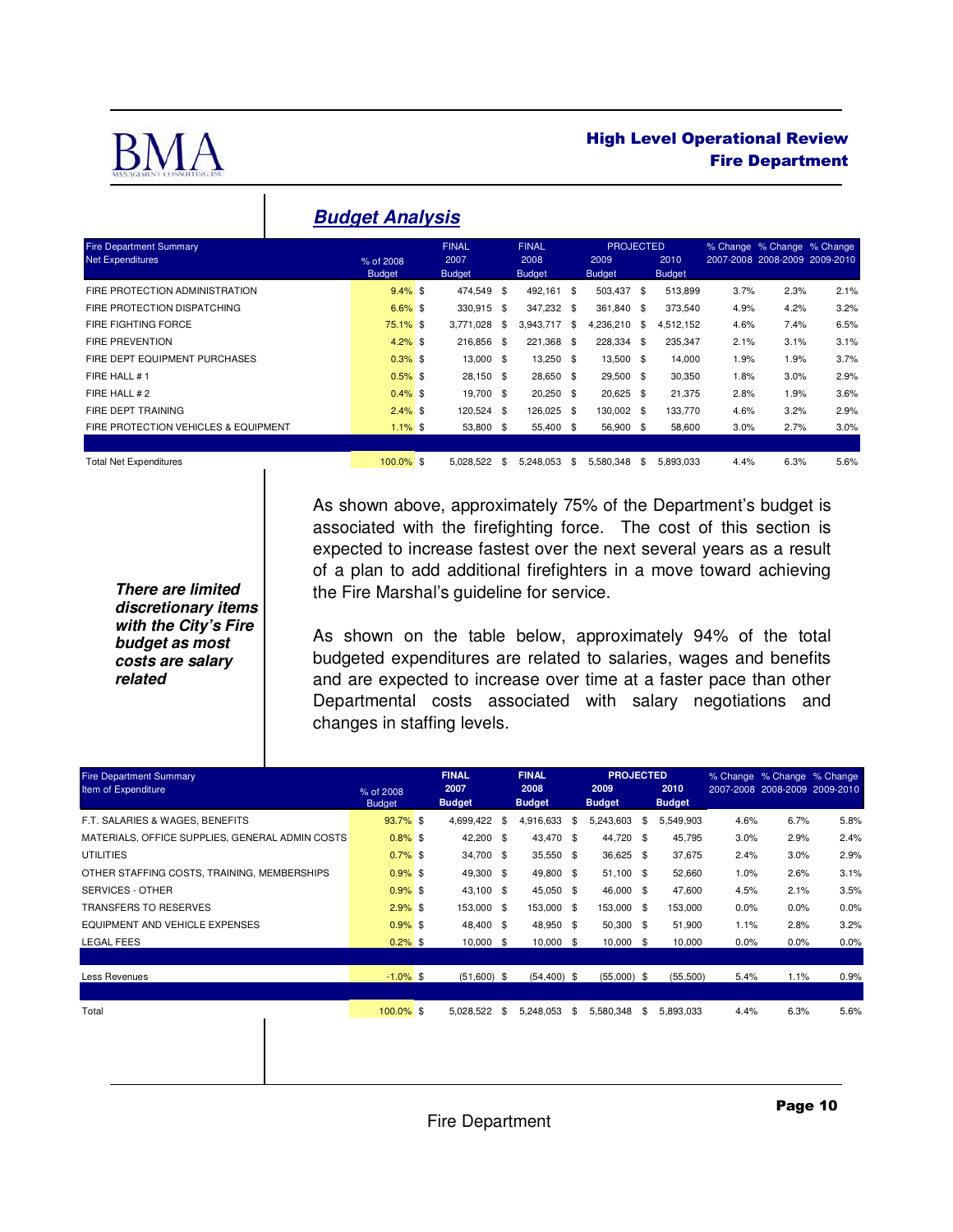

# **Upcoming Capital Requirements**

The Fire Department has some significant capital requirements to support ongoing operations. The City is transferring \$153,000 annually to a reserve for the replacement of equipment and vehicles based on lifecycle costing, however, no funds have been allocated for the replacement/refurbishment of the fire halls. The fire vehicle depreciation reserve has a balance of approximately \$660,000 and a financing plan has been established whereby future transfers to reserves will be sufficient for the replacement of vehicles on a timely basis.

The Fire Building Reserve has a balance of only \$13,000 which appears to be insufficient to fund ongoing refurbishment of these facilities. Without a detailed accounting of the condition of these facilities, industry standards suggest the need to set aside 2% of the replacement cost of the facilities (\$40,000 annually).

The following table summarizes the total estimated replacement costs for the Department's current inventory of assets. This includes vehicles, equipment and buildings.

|                              | <b>Total 2007 Estimated</b><br><b>Replacement Cost</b> |
|------------------------------|--------------------------------------------------------|
| Furniture & Accessories      | \$<br>86,687                                           |
| Supplies and Small Equipment | \$<br>563,030                                          |
| Equipment                    | \$<br>531,513                                          |
| Hardware                     | \$<br>62,680                                           |
| Vehicles                     | \$<br>2,555,630                                        |
| <b>Building</b>              | \$<br>6,000,000                                        |
|                              |                                                        |
| Total                        | \$<br>9,799,540                                        |

The Fire Department has also identified the need for capital funds to enlarge and upgrade station facilities. Specifically, there is insufficient space for records management and to store equipment. The 2008 capital budget includes \$464,000 for a training centre. The 2008 capital budget also included \$25,000 to expand the bay office and work area.

**While annual transfers are being made to support the replacement of vehicles on a timely basis, similar funds are not available for the replacement/ refurbishment of the two fire stations**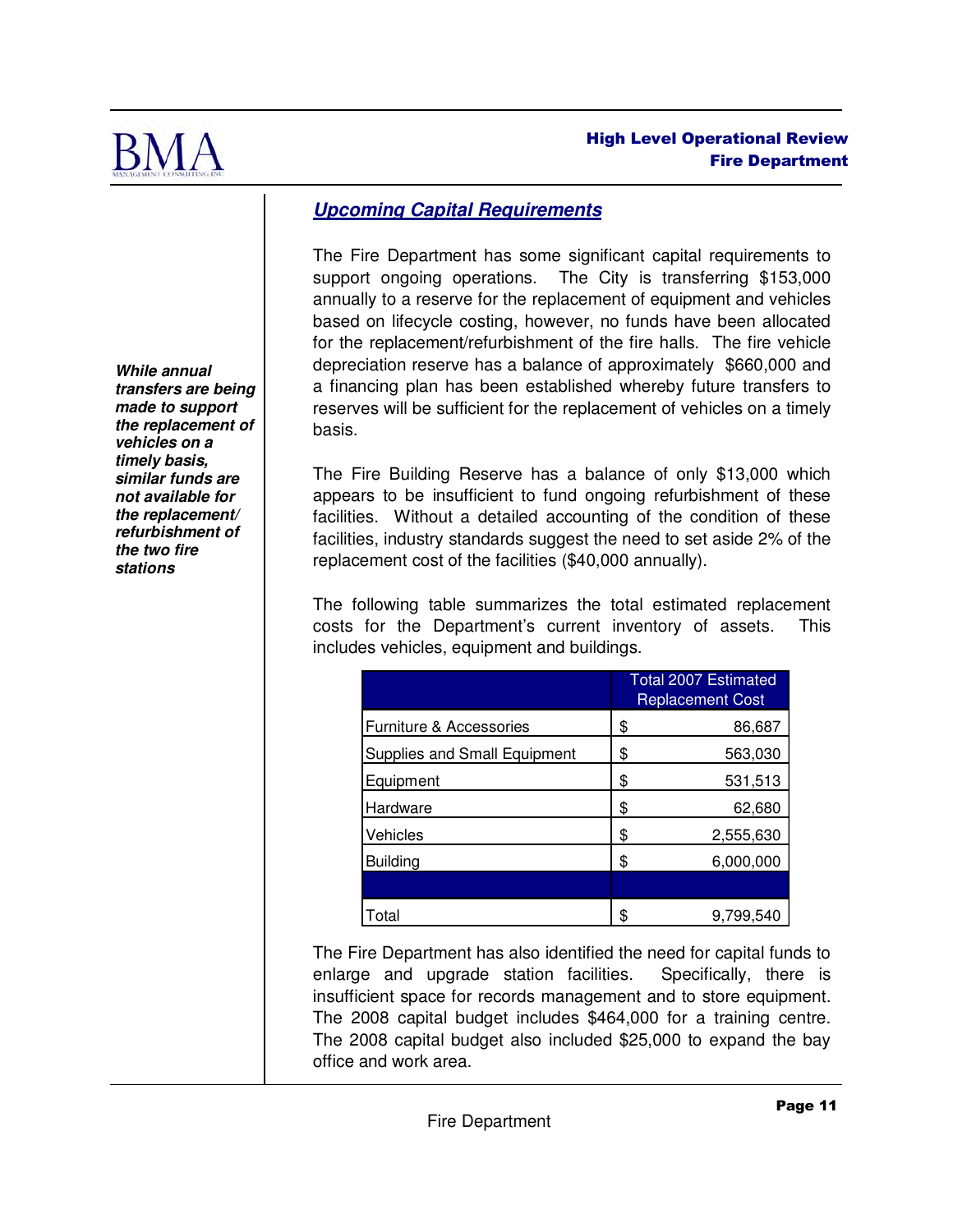

# **Benchmarking**

The municipalities were chosen on the basis of one or more of the following criteria:

- Population
- Geographic area
- Mix of urban and rural development
- Type of workforce (full-time fire services)

Fire costs will vary significantly based on a number of factors including but not limited to:

- Size of municipality and mix of urban and rural coverage
- Volume and type of activity
- Composition of fire services—use of paid or volunteer firefighters
- Service levels on response time can affect the number of firefighters on staff and the number of fire halls and equipment
- Specialized services
- Accounting and reporting practice
- Dispatch services
- Total assessment base upon which to fund Fire services
- Salary schedules and policies with respect to Retention Pay
- Density
- Size of the municipality and service area

As such, the benchmarking analysis included in this report is not meant to provide an assessment of the efficiency or effectiveness of the services delivered in each community, but has been included to help understand the factors impacting the City's budget and the cost of service.

**Many factors impact the comparability of Fire costs and services**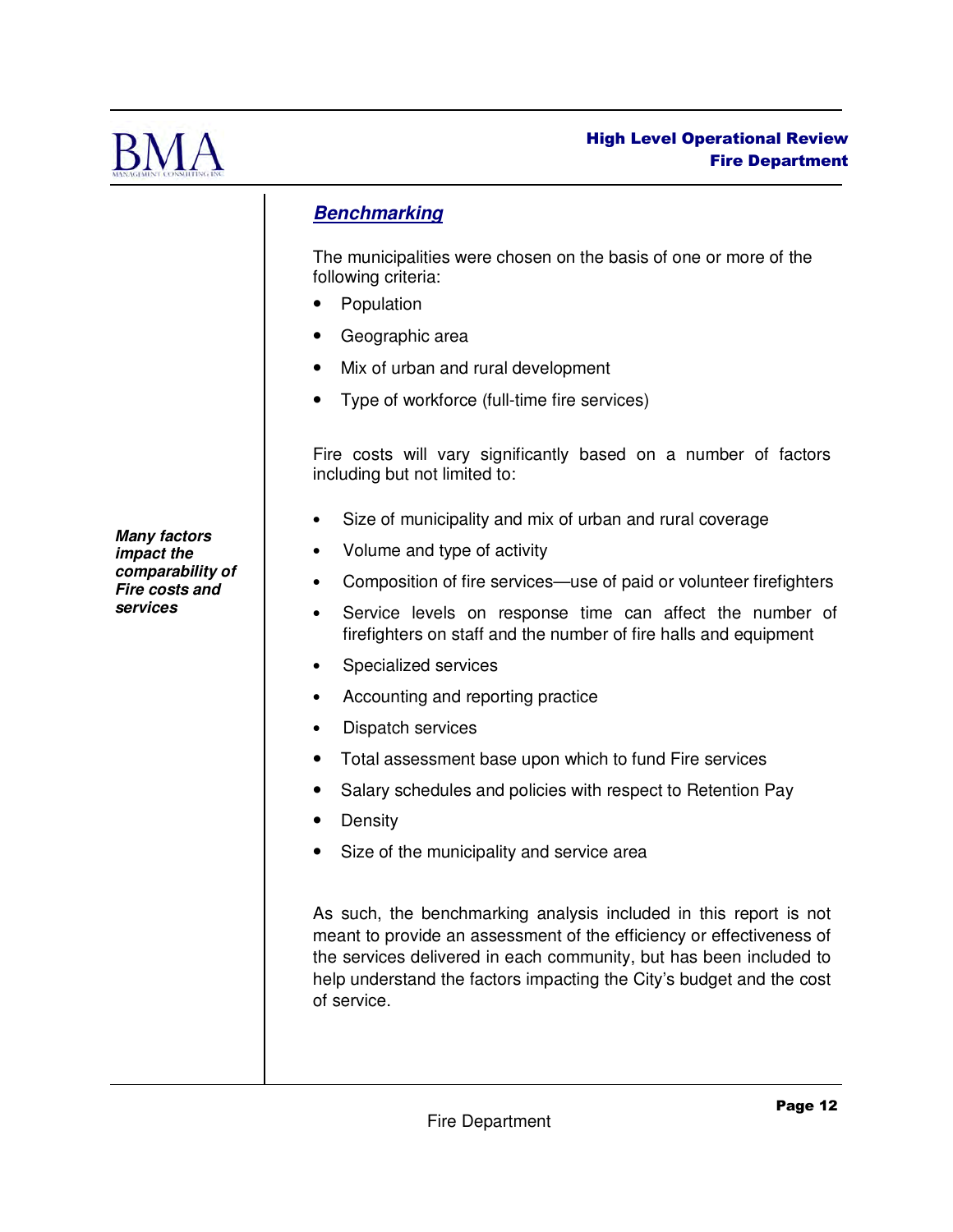

The table summarizes the municipalities selected and some general information on each of the firefighting services. While there is no one municipality that mirrors the population, geographic area, mix of rural and urban development and type of workforce, a number of municipalities share many similar characteristics.

| <b>Municipality</b> | 2006<br><b>Population</b> | Land<br>Area (Sq.<br>$Km$ ) | <b>Density</b><br><b>Population/S</b><br>q. Km | $#$ of<br><b>stations</b> | <b>FTE</b> | # of Part<br><b>Time</b><br><b>Staff</b> |
|---------------------|---------------------------|-----------------------------|------------------------------------------------|---------------------------|------------|------------------------------------------|
| <b>Brockville</b>   | 21,957                    | 21                          | 1,046                                          | 2                         | 39         | 6                                        |
| Cornwall            | 45,965                    | 62                          | 743                                            | 2                         | 65         | 0                                        |
| Owen Sound          | 21,753                    | 24                          | 906                                            |                           | 32         | 0                                        |
| St. Thomas          | 36,110                    | 35                          | 1,032                                          | 2                         | 59         | 0                                        |
| Woodstock           | 35,480                    | 44                          | 806                                            | 2                         | 52         | $\overline{0}$                           |
|                     |                           |                             |                                                |                           |            |                                          |
| Average             | 32,253                    | 37                          | 907                                            | 2                         | 49         |                                          |
| Median              | 35,480                    | 35                          | 906                                            | 2                         | 52         | 0                                        |
| <b>Stratford</b>    | 30.461                    | 25                          | 1,218                                          | $\overline{2}$            | 52         | 0                                        |

#### **Source: FIR 2006**

As shown above, in terms of density and land area, Stratford is most similar to Owen Sound, Brockville and St. Thomas. With the exception of one municipality included in the survey, all fire Departments are operating out of two fire stations.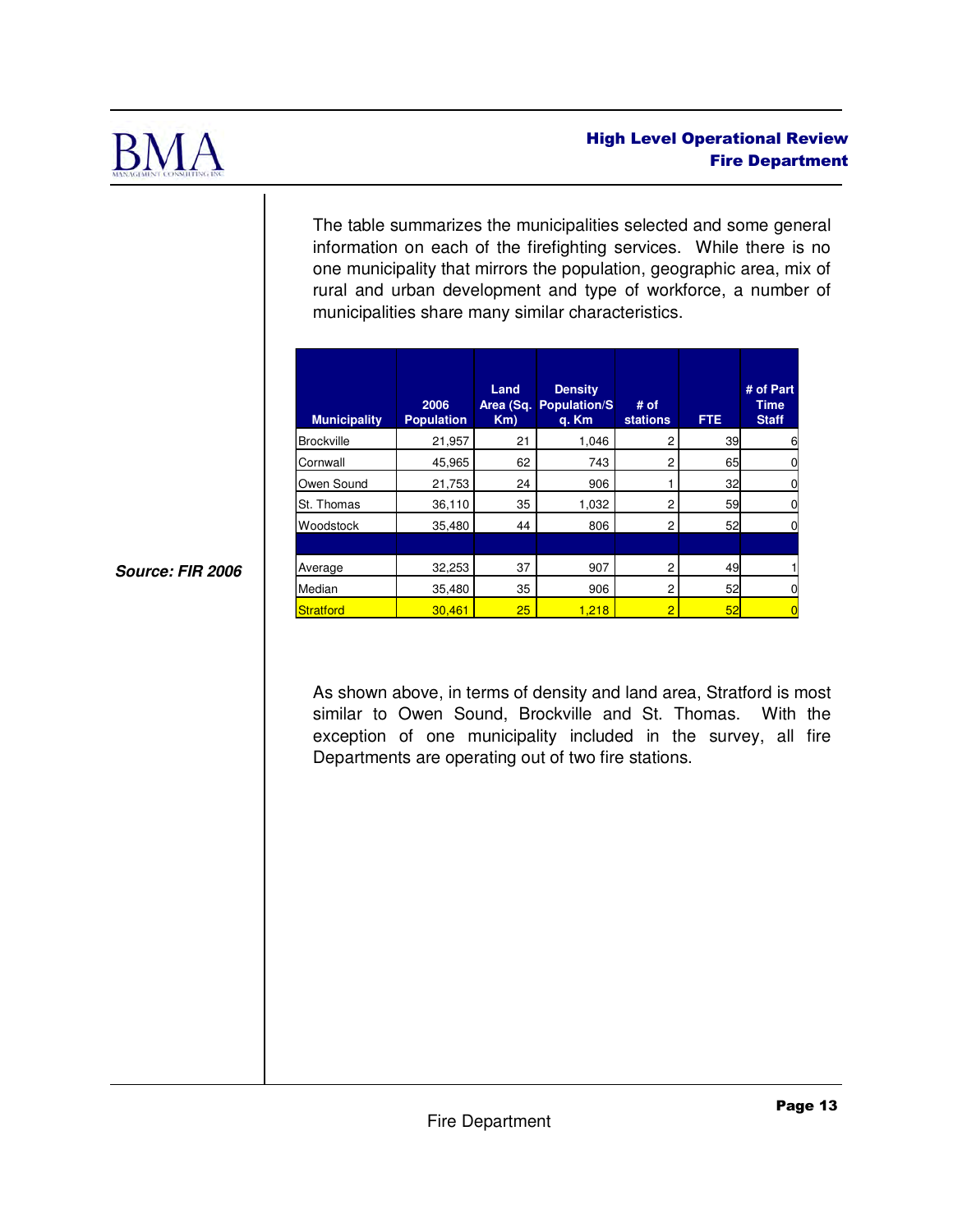

On a net cost per capita basis, the City's cost is very close to the survey average and median.

| <b>Municipality</b> | <b>Net</b><br><b>Expenditures</b> | <b>Net</b><br><b>Expenditures</b><br><b>Per Capita</b> | <b>Operating</b><br><b>Expenses per</b><br>\$1,000 of<br><b>Property</b><br><b>Assessment</b> | <b>Dispatch</b>           |
|---------------------|-----------------------------------|--------------------------------------------------------|-----------------------------------------------------------------------------------------------|---------------------------|
| <b>Brockville</b>   | \$<br>3.927,165                   | \$<br>179                                              | \$<br>2.38                                                                                    | No Centr. Dispatch        |
| Cornwall            | \$<br>6,704,431                   | \$<br>146                                              | \$<br>2.69                                                                                    | Central Dispatch (F&P)    |
| Owen Sound          | \$<br>3,331,132                   | \$<br>153                                              | \$<br>2.06                                                                                    | Central Dispatch (F&P)    |
| St. Thomas          | \$<br>6,031,833                   | \$<br>167                                              | \$<br>2.83                                                                                    | No Centr. Dispatch        |
| Woodstock           | \$<br>5,630,499                   | \$<br>159                                              | \$<br>2.26                                                                                    | Central Dispatch (F&P)    |
|                     |                                   |                                                        |                                                                                               |                           |
| Average             |                                   | \$<br>161                                              | \$<br>2.44                                                                                    |                           |
| Median              |                                   | \$<br>159                                              | \$<br>2.38                                                                                    |                           |
| <b>Stratford</b>    | \$<br>4,975,296                   | \$<br>163                                              | \$<br>2.02                                                                                    | <b>No Centr. Dispatch</b> |

**Generally the cost per capita costs in Stratford are slightly higher than average but lower than average on a per \$1,000 of assessment basis** 

> These costs are driven in part by whether the municipality is using joint dispatch with police or is decentralized, as is the case in the City of Stratford. For example, the City of Brockville which has the higher net expenditures per capita also does not have a central dispatch service.

> The City has been pursuing joint dispatch services for  $10+$  years and has yet to be able to implement such a system. While long term savings could be realized in staffing and shared equipment, the arbitration process did not return a favourable outcome in this regard. Further, the savings that would have materialized several years ago are no longer as significant due to changes in the environment.

> Costs were also analyzed using the Municipal Performance Measure Program (MPMP) which compares the operating costs on a per \$1,000 of assessment. As shown above, using this benchmark, which is an indication of the cost borne by taxpayers, the City of Stratford's costs are amongst the lowest in the survey. Stratford has the highest assessment per capita in the survey. While the overall costs are generally higher from a per capita perspective, due to a relatively rich assessment base in the City, the costs per assessment are low which reduces the overall cost to a taxpayer.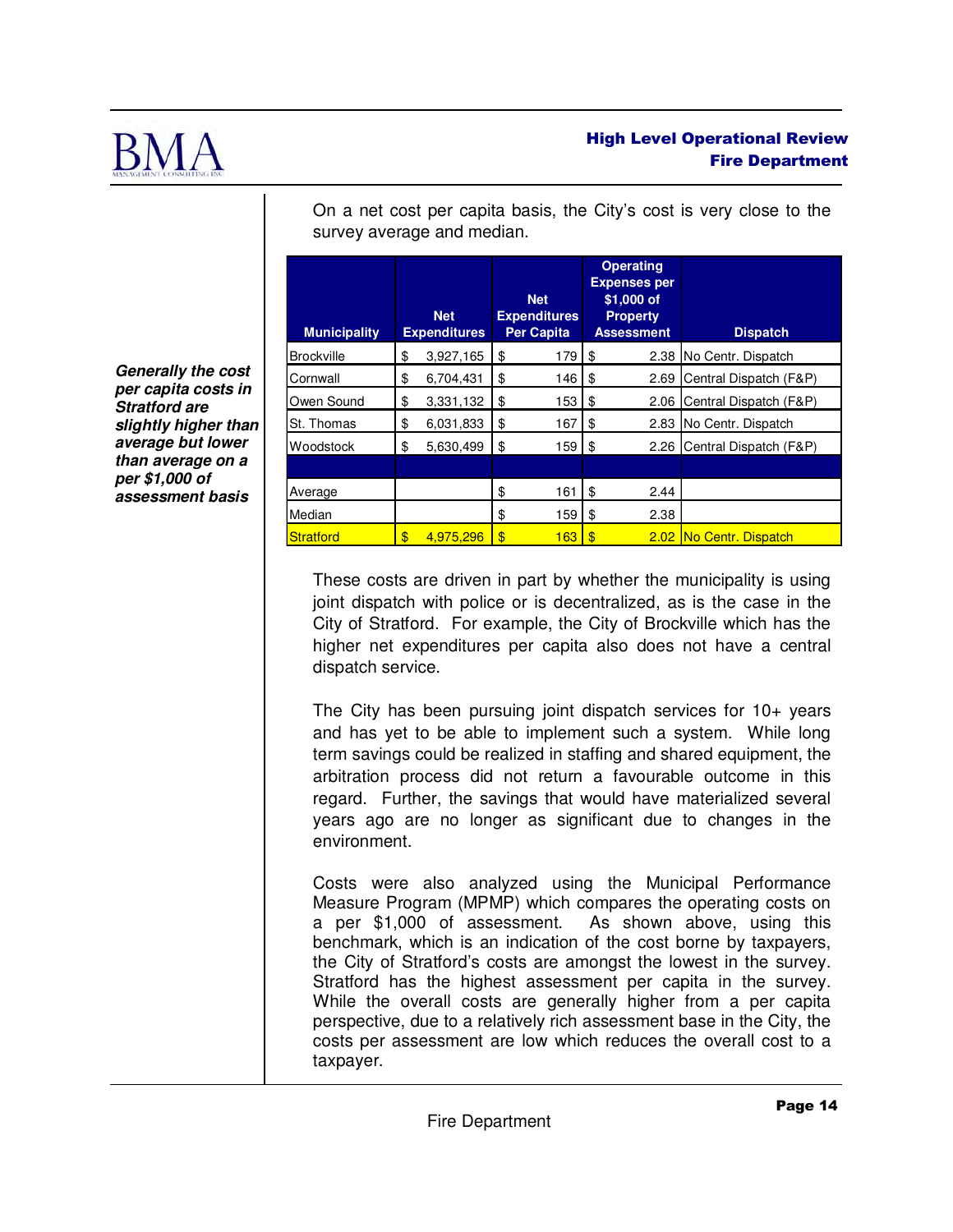

# **User Fees**

Municipalities may find revenue-generating opportunities for some services they provide without compromising public fire safety. Fees for services have been successfully implemented by many fire departments as one viable option to help defray appropriate operating costs.

The Ontario Fire Marshal recommends that application of user fees should be considered:

- user fees should be encouraged if they have the potential to improve public fire/life safety
- user fees should not be considered if they have the potential to jeopardize fire/life safety or for programs that directly contribute to public safety as well as high esteem for local fire departments

According to the OFM, there are three types of fees to be considered:

#### **1. Traditional or generally accepted service fees**

These are services which are currently being charged to users by many fire departments and generally accepted by the public.

#### **2. Competitive or Increased Risk Management**

These are services which some municipalities have chosen to provide along with a charge. In evaluating the service and fee charges municipalities may want to consider the impact on private enterprise, if it exists, and the potential increase of risk or liability

#### **3. Inappropriate or not meeting principles**

These are areas not recommended by the OFM to recover costs from the users because by imposing a fee this may cause the public to hesitate in calling for fire department assistance during a real or perceived emergency. The negligence of one resident should not have an adverse impact on another; example; failure to notify the fire department could lead to the fire extending to a neighbouring property.

**The City has implemented limited fees in accordance with best practices identified by the OFM**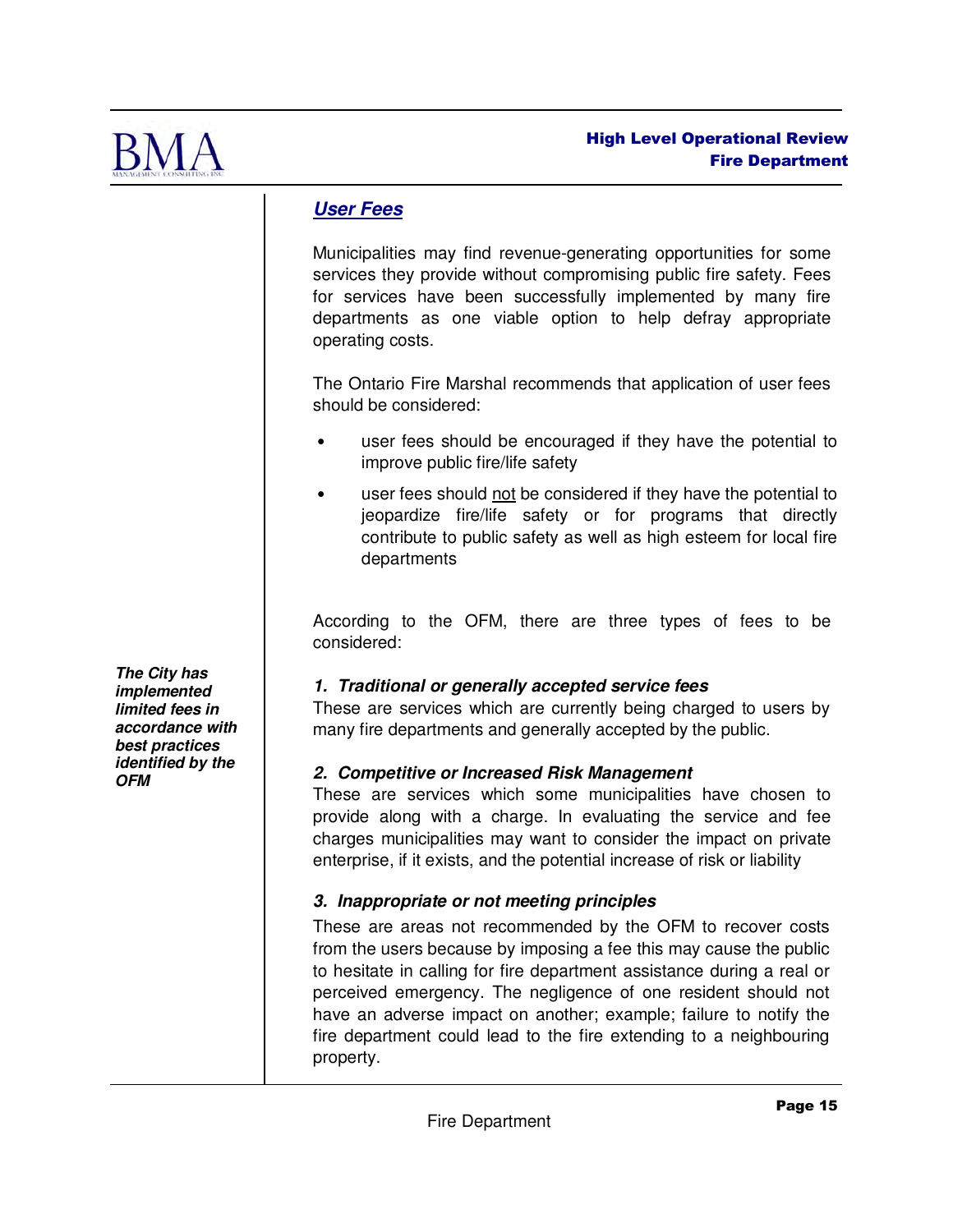

#### **1. Traditional or generally accepted service fees**

These fees generally include administration fees such as letters and/or copies of reports requested by or for lawyers, insurance companies, occupant loads, government funding, real estate brokers, required licenses and approval by other agencies. This may also include special occasion permits and issuing permits such as approved burning or fireworks.

Currently, the City's fee and permit schedule includes:

- Property records search and letter \$40
- Officer incident report \$30

In comparison to other municipalities surveyed, the City's fees tend to be low and should be rationalized in this area in terms of the underlying cost of service. Further, the City does not appear to have a special occasion permit.

In addition to administrative fees, a number of municipalities charge fire prevention fees. Examples include inspections where requested or required by a person making a profit from the use of premises, property or equipment such as; the sale or purchase of properties, approval for liquor licenses, woodstove/fireplace inspections for insurance companies, tents or marquees for special assembly occupancy events, special event, open burning or fireworks permit compliance, determining existing room or building occupant loads, commercial/industrial other than as part of routine programs.

In this regard, the City's fees and permit schedule includes:

| Open fire inspection and permit           | \$50                 |
|-------------------------------------------|----------------------|
| Annual fire inspection for inns and short | $$85 + $10$ per unit |
| Term accommodation residential zones      | over one             |
| Air cylinder refill 30-45-60 minutes      | \$30, 300 cubic      |

over one Foot capacity

**While the City is charging for a number of administrative services, fees appear to be low from a comparative basis** 

**The City has implemented fees for its fire prevention activities**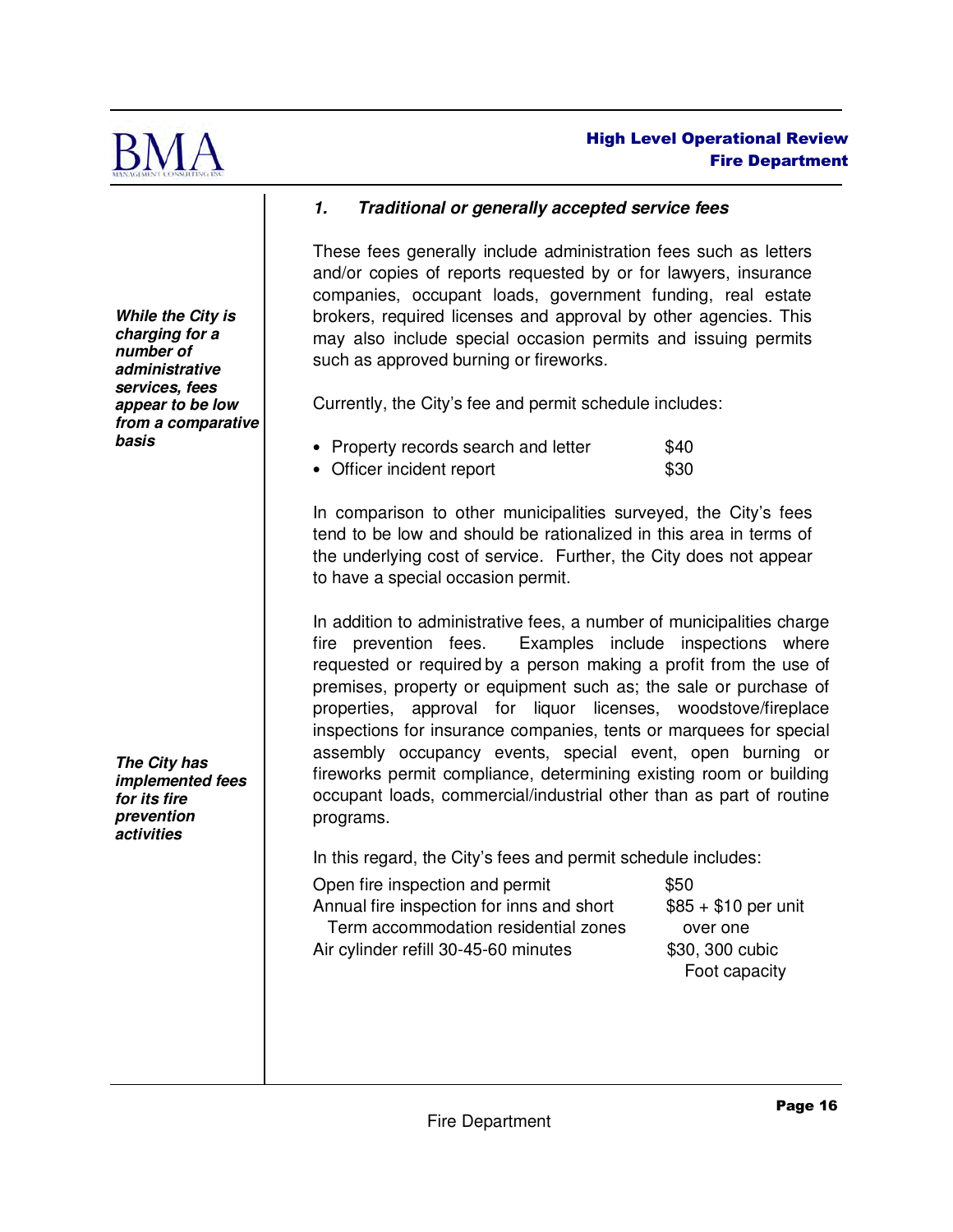

From a suppression/rescue perspective the following includes fees that some municipalities charge:

- $\checkmark$  Responses on all provincial highways or right of ways
- $\checkmark$  Extrication services to non residents on municipal roads
- $\checkmark$  Suppression/rescue activities contracted by agreement
- $\checkmark$  Special contract services such as hazmat or water rescue
- $\checkmark$  Automatic aid for specific suppression or rescue activities
- Specific false alarm or open burning responses
- **x** Requested stand by for special events
- **x** Training for private or industrial fire fighting groups

The City has implemented the majority of these fees on a cost recovery basis (noted with a check mark above) but does not appear to be charging for false alarms, special events and training for private or industrial fire fighting. As part of an overall user fee review process, these decisions should be rationalized.

#### **2. Competitive or Increased Risk Management**

The following is a sample list of some of these services;

- $\checkmark$  filling air cylinders for the public
- woodstove/fireplace inspections for insurance companies
- filling swimming pools
- **x** flooding private skating rinks
- **x** rental of fire department equipment
- selling and/or maintaining fire extinguishers
- selling and/or installing key lock boxes
- selling and/or installing smoke and carbon monoxide alarms

As shown above, there are a number of areas where fees have not been implemented by the City of Stratford in accordance with the OFM for the above noted services. Again, these decisions should be rationalized.

**There may be an opportunity to establish some additional fees**